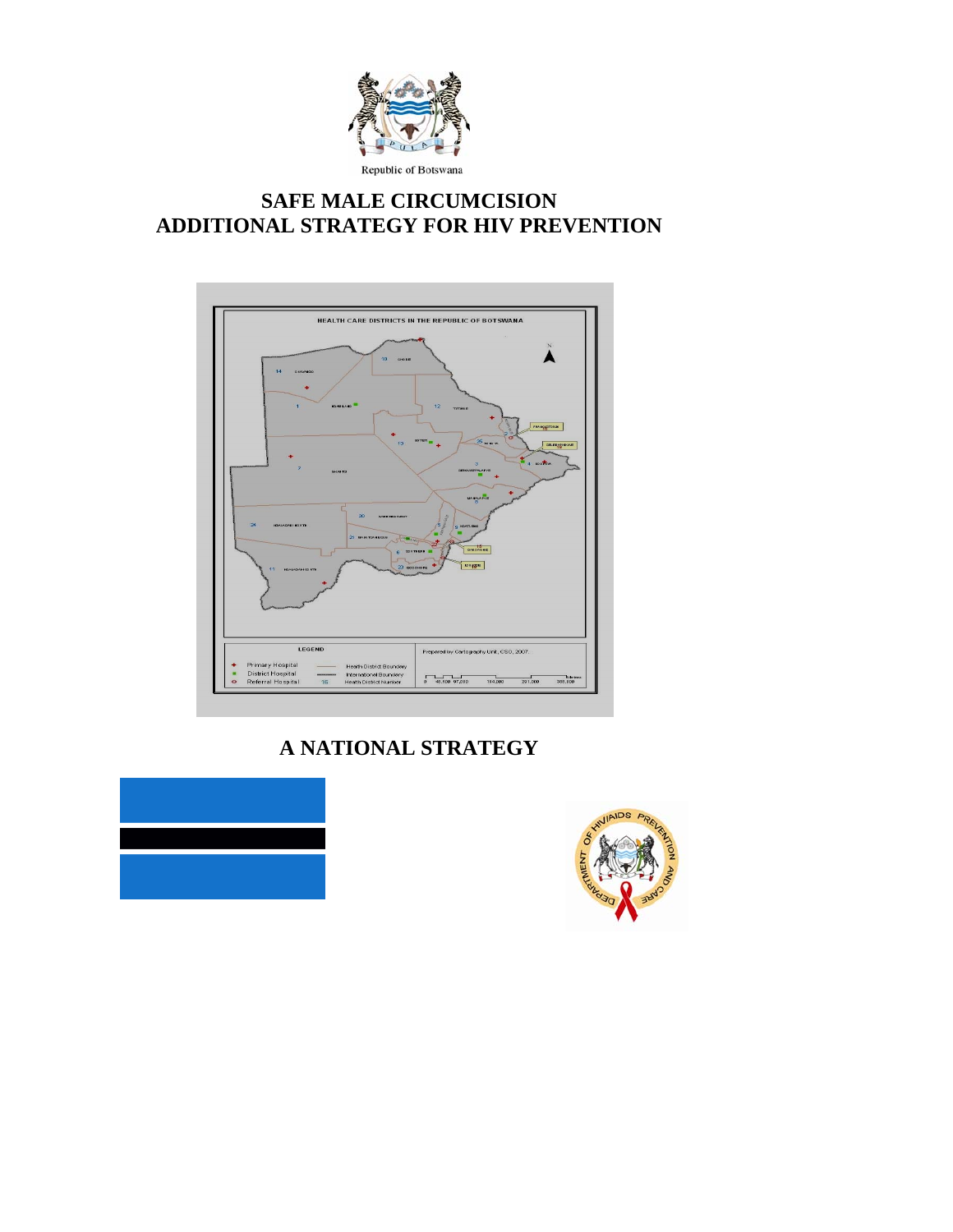#### **FOREWORD**



The Botswana National Safe Male Circumcision Strategy is a first of its kind aiming to aggressively scale up male circumcision as part of a National Prevention Strategy against HIV/AIDS spread in Botswana. This strategy is to complement already existing strategies in order to achieve the national Vision of no new HIV Infections by the year 2016

The need for the national strategy to scale up Male Circumcision (MC)is imperative and has become clear in light of recent research findings in South Africa, Kenya and Uganda that demonstrated reduction of HIV infections among circumcised males by 50 - 60%.

Botswana among other countries with low prevalence of MC and high prevalence of HIV has adapted the UNAIDS/WHO recommendations to implement male circumcision as an additional strategy to reduce HIV transmission without delay.

The Botswana Male Circumcision Strategy focuses on increasing the prevalence of male circumcision among HIV Negative males of 0-49years from 20% to 80%. The strategy will address issues pertaining to MC capacity building including skill building in clinical management of safe MC Services, Behavior Change Interventions Communication, Monitoring and Evaluation.

The strategy is also intended to guide planning, design implementation and monitoring of safe male circumcision activities. The roll out approach will be used to scale up the MC strategy in all Referral, District and Primary hospitals and finally some clinics at a later stage to increase accessibility of the service to the general population.

I am therefore pleased to endorse this strategy and offer my personal support to the work that will be done during its implementation.

**Ms Lesego Motsumi MP Minister of Health**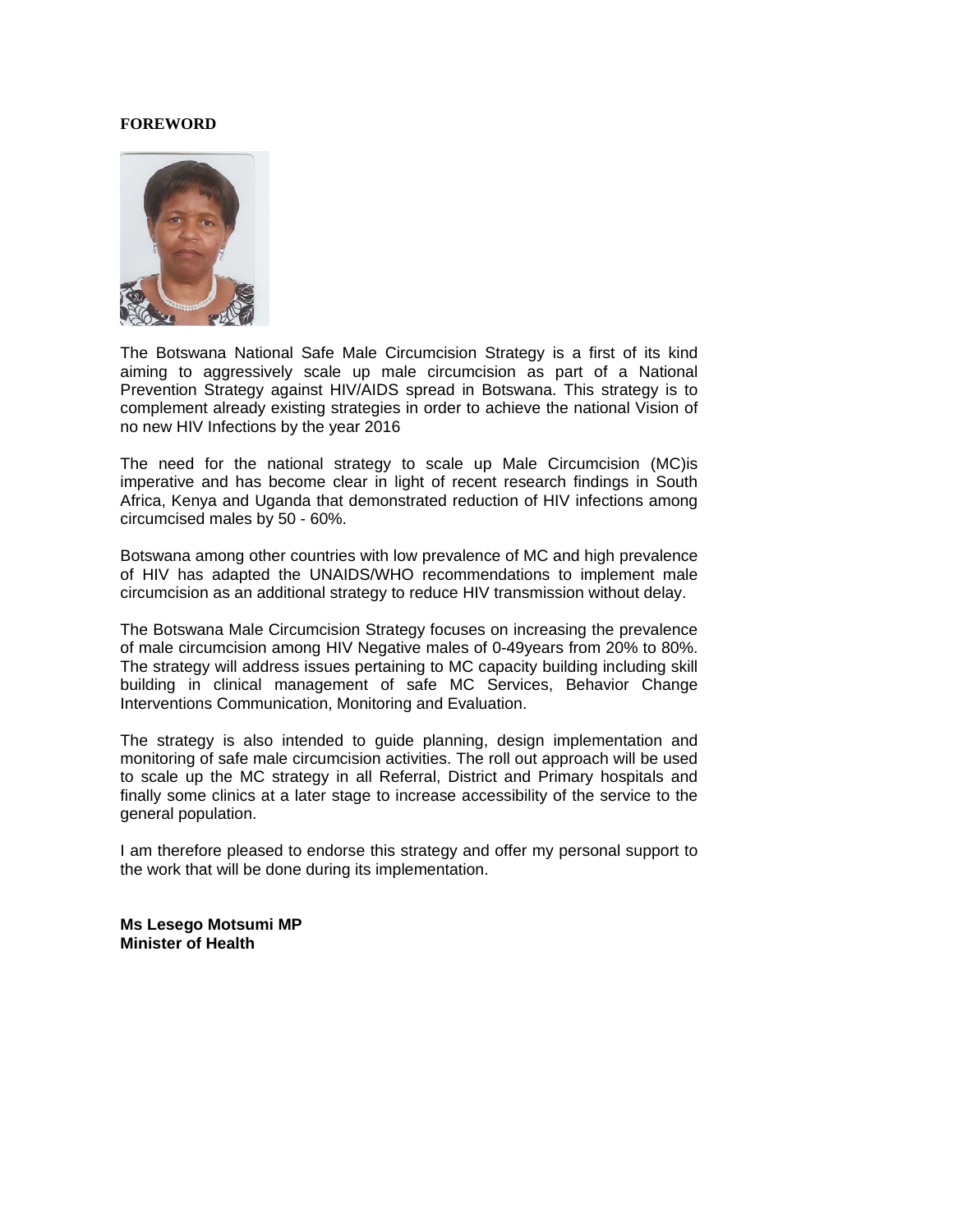#### **PREFACE**



Botswana has been severely affected by the HIV Epidemic with approximately 17.1 % HIV prevalence among the general population and highest prevalence (40.2%) among the 30-45 year age group (BAIS II). Considering this high prevalence, it is necessary for the Ministry of Health to look for other additional means to prevent further HIV transmission in the country.

Prior to developing this document a substantial amount of information on safe male circumcision has been gathered locally and internationally, and broad consultation has taken place to shape and guide this strategy. However, further research and consultations are needed for to further strengthen our strategies to ensure the standardization of the MC services.

A comprehensive training program, BCIC strategy and M&E frame work have been developed to support, safe MC scale up. The success of safe male circumcision as a prevention strategy will largely depend on how effectively we can be able to facilitate positive behavior changes among circumcised men so that the effect of MC can be optimized.

This MC strategic document is primarily meant to serve as a guide to all stakeholders in the public and private sectors and it is meant to be implemented as a joint effort between these sectors to prevent further transmission of HIV. The Botswana National Safe Male Circumcision Strategy is an intervention that will complement existing HIV prevention strategies.

I hope this strategic document will equally serve as a tool not only for the Ministry of Health and the Ministry of Local Government alone; but all other stakeholders and development partners, and that together we will join efforts in its implementation.

Finally I take this opportunity to congratulate everyone involved in the process of development of the Botswana Safe Male Circumcision strategy and support the urgency of its implementation.

**Mr Newman Kahiya Permanent Secretary, Ministry of Health.**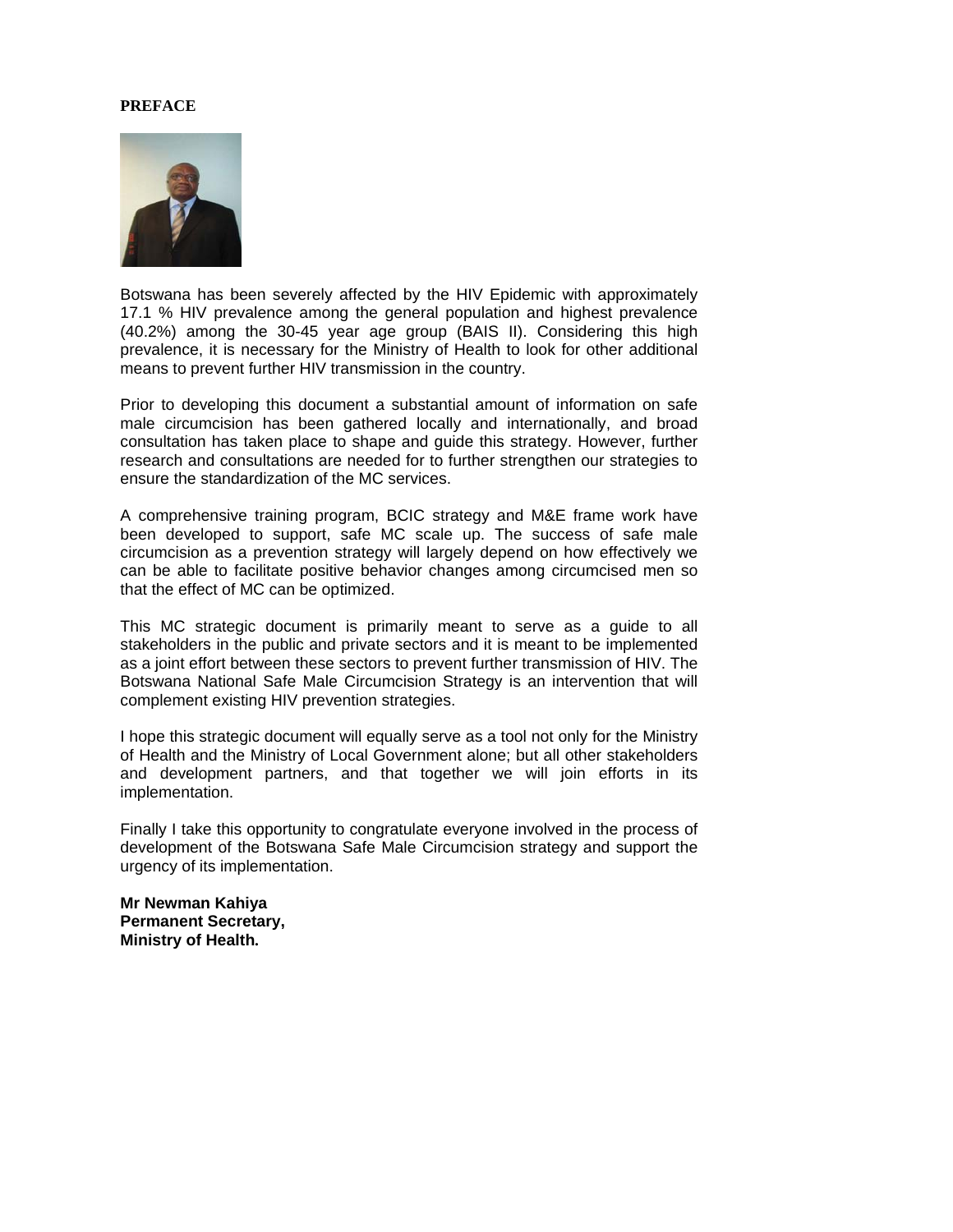#### **ACKNOWLEDGEMENTS**



The Department of HIV/AIDS Prevention and Care of the Ministry of Health would like to extend its sincere appreciation and thanks to all those who have directly or indirectly contributed to the creation, development and preparation of this important complimentary HIV Prevention strategy.

Special acknowledgments go to UNAIDS/WHO for the timely response to provide Technical support in the development of the Botswana Safe Male Circumcision strategy. Special thanks go to UNAIDS/WHO consultants in particular for the technical expertise provided and commitment shown in the whole process of the development of this important document.

We recognize the contribution of our development partners ACHAP and BOTUSA in particular for the technical and financial support provided during the development of this strategy.

Special thanks go to the members of the Technical Working Group for sharing their experiences, support and technical guidance towards the development of this strategy.

We extend our sincere gratitude to the Ministry of Local Government, Department of Clinical Services, Department of Public Health, District Health Teams, Hospital managers, as without them this strategy document would not have been complete.

Finally, I wish to recognize the effort and contribution of all individuals whom in one way or another have made this strategy development process a success.

To you all I say thank you.

**Dr. K Seipone Director Department of HIV/AIDS Prevention and Care Ministry of Health Botswana**.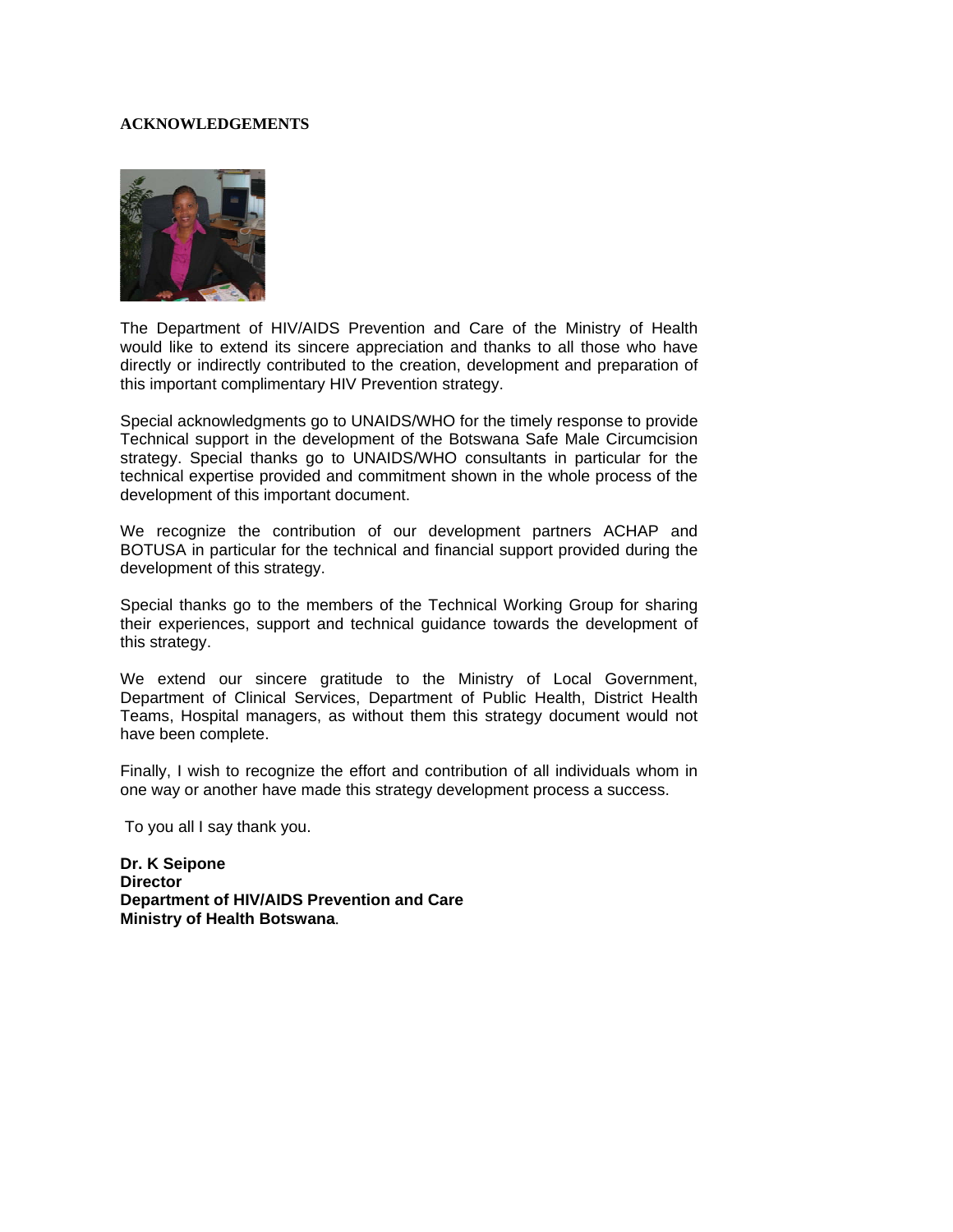#### **CONTRIBUTORS**

| No              | <b>Name</b>           | Organization              |
|-----------------|-----------------------|---------------------------|
| $\overline{1}$  | F.Hussein             | MOH/DHAPC                 |
| $\overline{2}$  | J. Campbell           | <b>Clinton Foundation</b> |
| $\overline{3}$  | T. Phindela           | MOH/DHAPC                 |
| $\overline{4}$  | J. Purvemasinghe      | MOH/DHAPC                 |
| $\overline{5}$  | J. Moalosi            | MOH/DHAPC                 |
| $\overline{6}$  | Ndwapi Ndwapi         | MOH/DHAPC                 |
| $\overline{7}$  | <b>Toby Kasper</b>    | <b>PSI</b>                |
| $\overline{8}$  | Owen Kaluwa           | <b>WHO</b>                |
| $\overline{9}$  | K Molosiwa            | <b>WHO</b>                |
| 10              | Evaristo Marowa       | <b>UNAIDS</b>             |
| 11              | Ali S Ali             | MOH/DHAPC                 |
| $\overline{12}$ | H. N.Matumo           | MOH/DHAPC                 |
| 13              | <b>LRG</b> Manthe     | <b>ACHAP</b>              |
| 14              | TL Moeti              | <b>ACHAP</b>              |
| $\overline{15}$ | <b>KT</b> Monametsi   | <b>BONASO</b>             |
| 16              | M. Madisa             | MOH/DHAPC                 |
| 17              | M. Regoeng            | MOH/DHAPC                 |
| 18              | M. Anderson           | MOH/DHAPC                 |
| 19              | R.M.Molebatsi         | <b>UB-Sociology</b>       |
| 20              | B. B.Mudanga          | MOH/DHAPC                 |
| 21              | Chiapo Lesetedi       | <b>PMH</b>                |
| 22              | John Chambo           | <b>MLG</b>                |
| 23              | Tawanda Marufu        | Consultant-WHO            |
| 24              | Dludlu Sibongile      | Consultant                |
|                 |                       | <b>UNAIDS</b>             |
| 25              | <b>JM</b> Bolebantswe | MOH/DHAPC                 |
| 26              | C Muhumuza            | MOH/DHAPC                 |
| 27              | B. Thipe              | MOH/DPH                   |
| 28              | K. Marupe             | MOH/DPH                   |
| 29              | B. Binagwa            | <b>ACHAP</b>              |
| 30              | L.Seeletso            | <b>BOTUSA</b>             |
| 31              | O.Ntsuape             | MOH/DHAPC                 |
| 32              | M.Kejelepula          | MOH/DHAPC                 |
| 33              | P. Kebaabetswe        | <b>BOTUSA</b>             |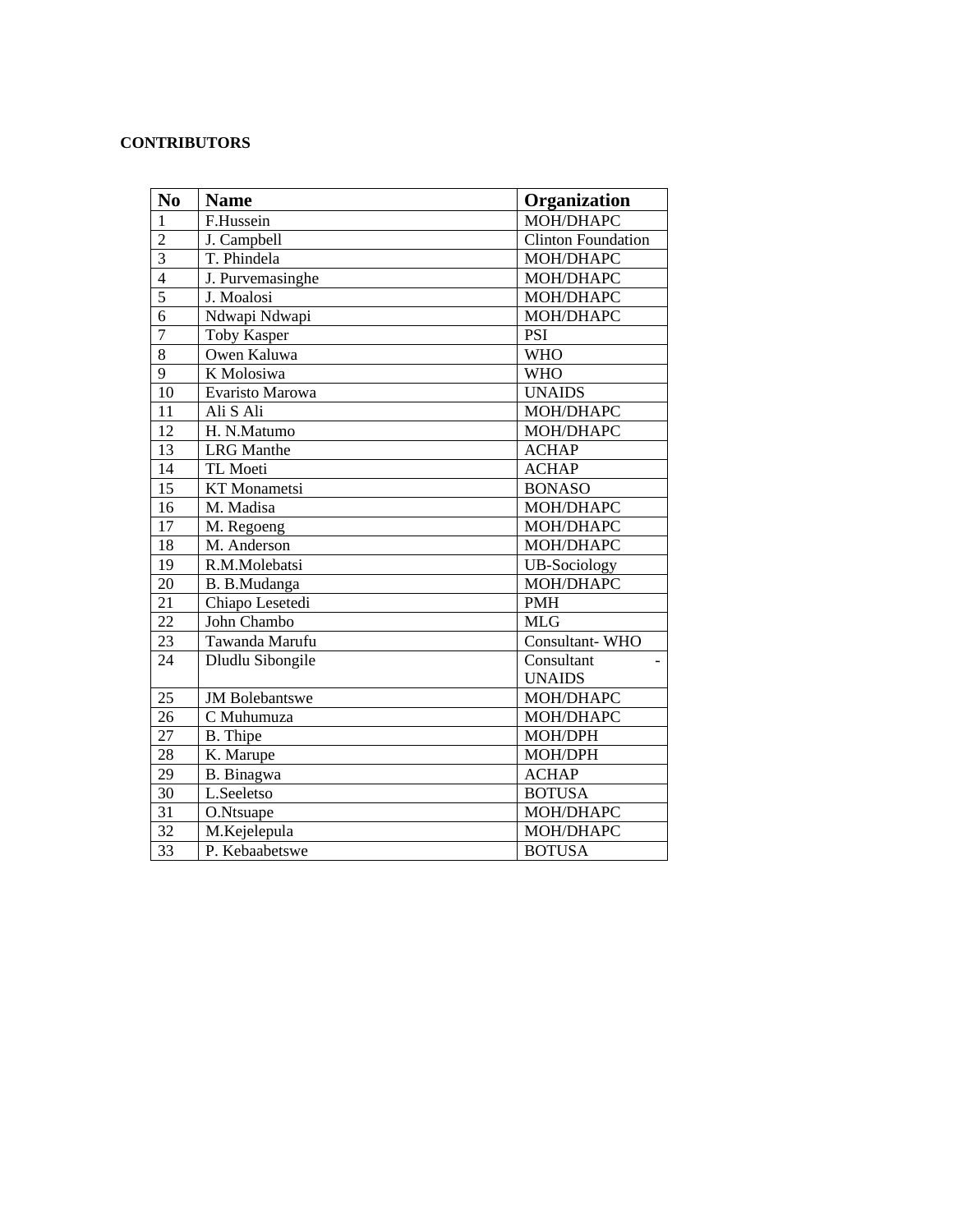# ABBREVIATIONS

| <b>AIDS</b>   | Acquired immunodeficiency syndrome                       |
|---------------|----------------------------------------------------------|
| <b>ACHAP</b>  | African Comprehensive HIV/AIDS Partnerships              |
| <b>ANC</b>    | Antenatal care clinic                                    |
| ARV           | Antiretroviral                                           |
| <b>BCIC</b>   | Behaviour Change Interventions and Communication         |
| <b>BHP</b>    | Botswana Harvard Partnership                             |
| <b>CDC</b>    | <b>Centers for Disease Control and Prevention</b>        |
| <b>DCS</b>    | <b>Department of Clinical Services</b>                   |
| <b>DHAPC</b>  | Department of HIV/AIDS Prevention and Care               |
| DPH           | Department of Public Health                              |
| FGD           | Focus group discussion                                   |
| <b>HIV</b>    | Human Immunodeficiency Virus                             |
| IEC           | Information, Education Communication                     |
| <b>KITSO</b>  | Knowledge, Innovation and Training Shall Overcome (AIDS) |
| МC            | Male circumcision                                        |
| MCH           | Maternal and Child Health                                |
| MOH           | Ministry of Health                                       |
| MLG           | Ministry of Local Government                             |
| <b>MOE</b>    | Ministry of Education                                    |
| MTP           | Medium Term Plan                                         |
| NAC           | <b>National AIDS Council</b>                             |
| <b>NSF</b>    | National Strategic Framework                             |
| <b>PEPFAR</b> | President's Plan for Emergency AIDS Relief               |
| <b>PMTCT</b>  | Prevention of Mother to Child Transmission               |
| RHT           | Routine HIV Testing                                      |
| SOPs          | Standard operating procedures                            |
| STI           | Sexually transmitted infection                           |
| TWG           | Technical working group                                  |
| <b>UNAIDS</b> | Joint United Nations Programme on HIV/AIDS               |
| <b>WHO</b>    | World Health Organization                                |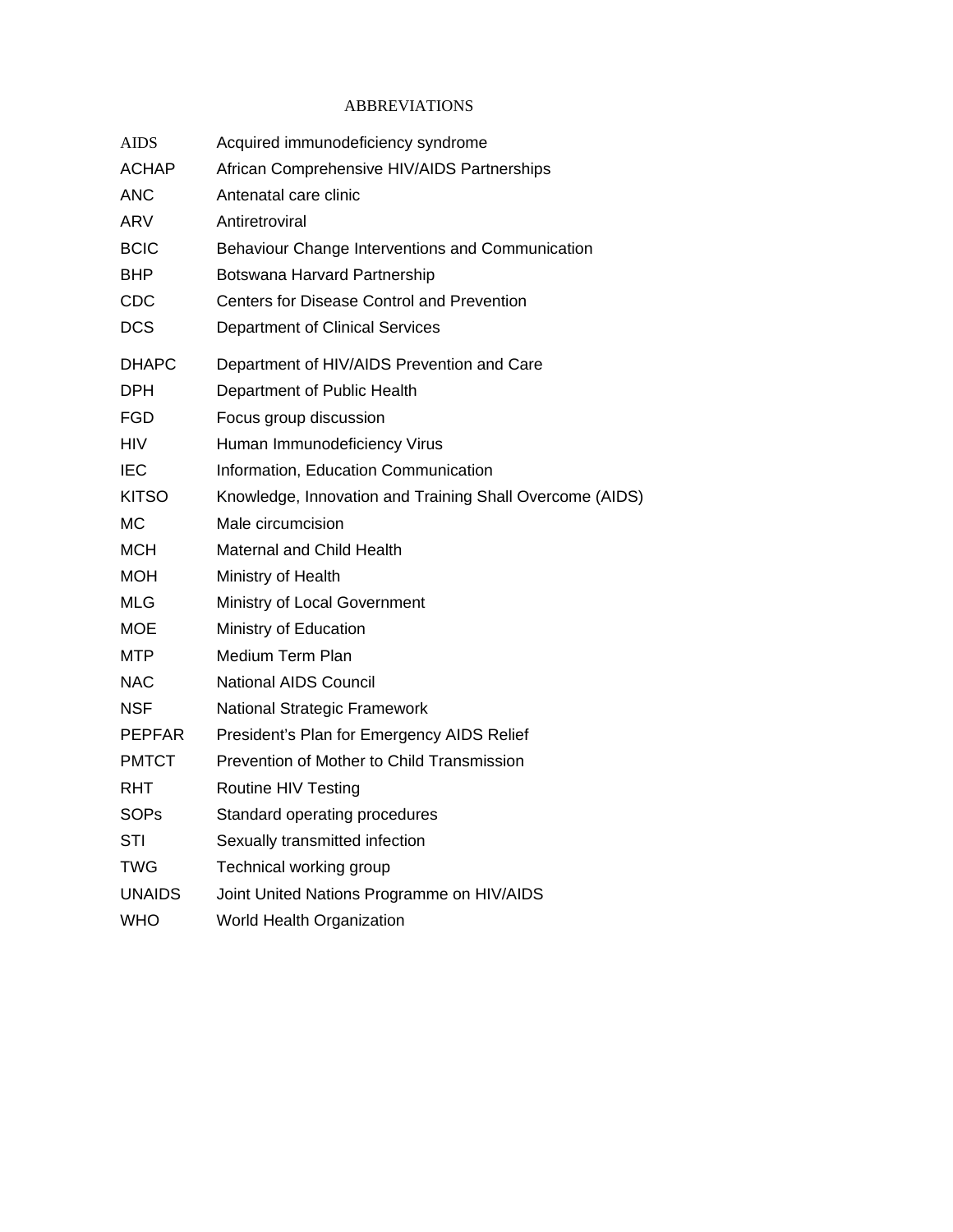## TABLE OF CONTENTS

| $\mathbf{L}$                                                                         |  |
|--------------------------------------------------------------------------------------|--|
|                                                                                      |  |
|                                                                                      |  |
|                                                                                      |  |
|                                                                                      |  |
| II.<br>III.<br>IV.                                                                   |  |
| VI.<br>V.                                                                            |  |
| VI.                                                                                  |  |
| OBJECTIVE 1. To strengthen the capacity of health services for scaling up safe MC 12 |  |
| OBJECTIVE 2.To offer safe MC Service package to all men consenting to under go MC 16 |  |
| <i>OBJECTIVE 3.</i>                                                                  |  |
|                                                                                      |  |
| VII.                                                                                 |  |
|                                                                                      |  |
|                                                                                      |  |
| VIII.                                                                                |  |
|                                                                                      |  |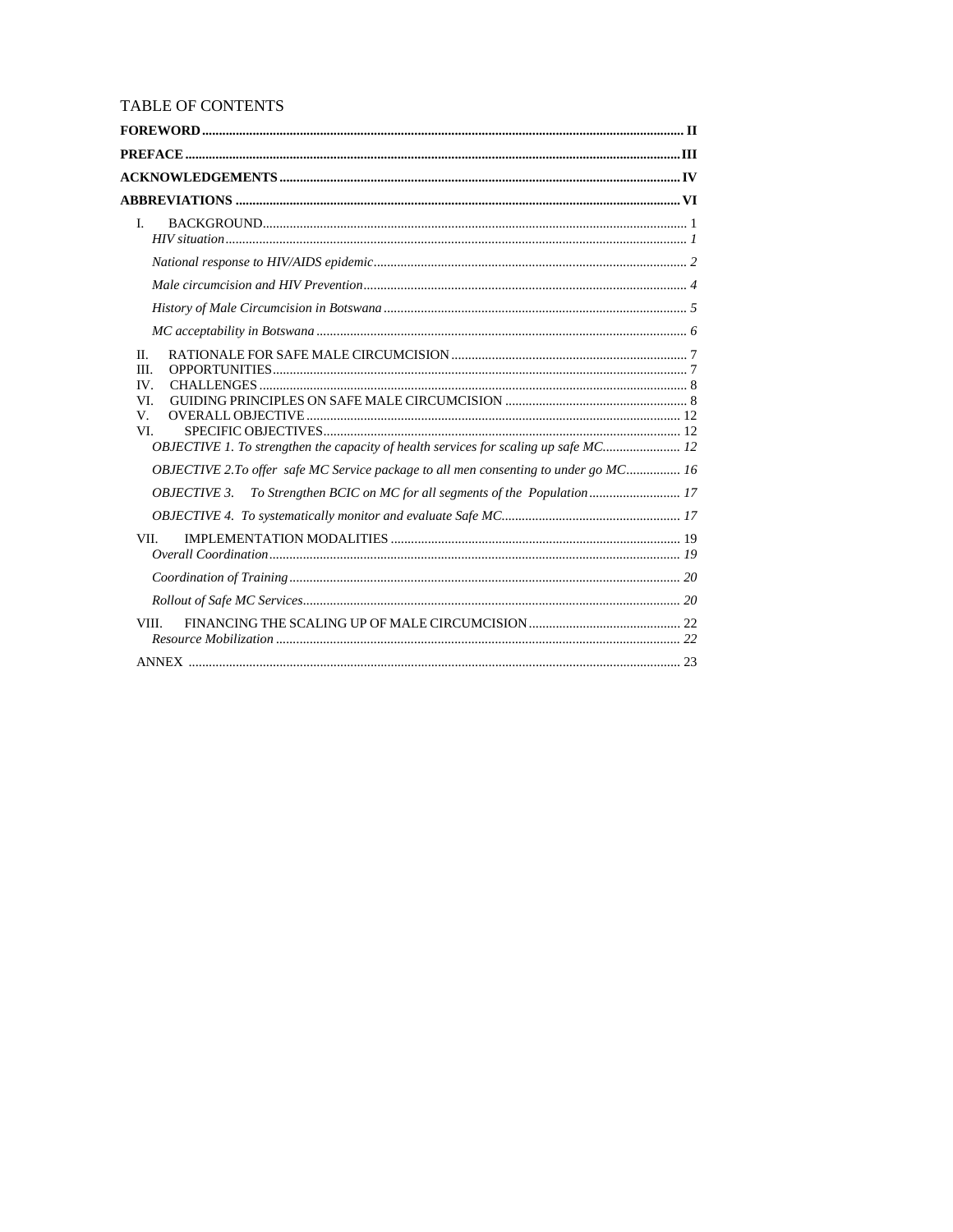# **I. BACKGROUND**

## **HIV situation**

Sub-Saharan Africa has been the hardest hit by the HIV/AIDS epidemic. Even though there has been a reduction in new infections since 2001, the region is still severely affected<sup>1</sup>. Within this region, Southern Africa is the worst affected with national adult HIV prevalence exceeding 15% in eight countries in southern Africa. These countries are Botswana, Lesotho, Mozambique, Namibia, South Africa, Swaziland, Zambia and Zimbabwe.

Botswana is a Southern African country with an estimated population of 1.7 million people<sup>2</sup>, with close to 90% of the population below the age of 49 years<sup>3</sup>. The country is divided into 24 health districts. There are currently 26 Government hospitals plus 3 hospitals that are run by the Botswana Defence Force, and 3 that are run by the mining industry. There are also 272 clinics through out the country.

The first case of AIDS was diagnosed in Botswana in 1985, and since that the HIV epidemic has spread rapidly<sup>2</sup>, to the extent that it became the leading health and developmental challenge of the nation. HIV surveillance in pregnant women indicates that prevalence peaked around 2000 to 2001 and thereafter stabilized and began to show signs of declining. Figure1shows the trends in HIV prevalence from 1992 to 2007 based in on antenatal surveillance data. The overall HIV prevalence among pregnant women declined significantly from 36.2% in 2001 to 33.7% in 2007.

In terms of age groups, there was a significant decline in HIV prevalence in young pregnant women aged 15-19, 20 - 24 and those aged 25 – 29. However there was no significant decrease in HIV prevalence in women 30 – 49. In fact since 2001 the age group 25 - 39 has consistently had very high HIV prevalence of above 40% (fig 1). The decrease in HIV prevalence in younger women would probably indicate that HIV incidence is also falling, however the HIV prevalence in these young age groups still remains unacceptably high.

<sup>3</sup> CSO- Central Statistics Office, Population Projections for Botswana 2001-2031, September 2005

<sup>&</sup>lt;sup>1</sup> AIDS Epidemic Update. 2007 UNAIDS

<sup>&</sup>lt;sup>2</sup> Botswana Second Generation HIV/AIDS Surveillance. Technical Report 2007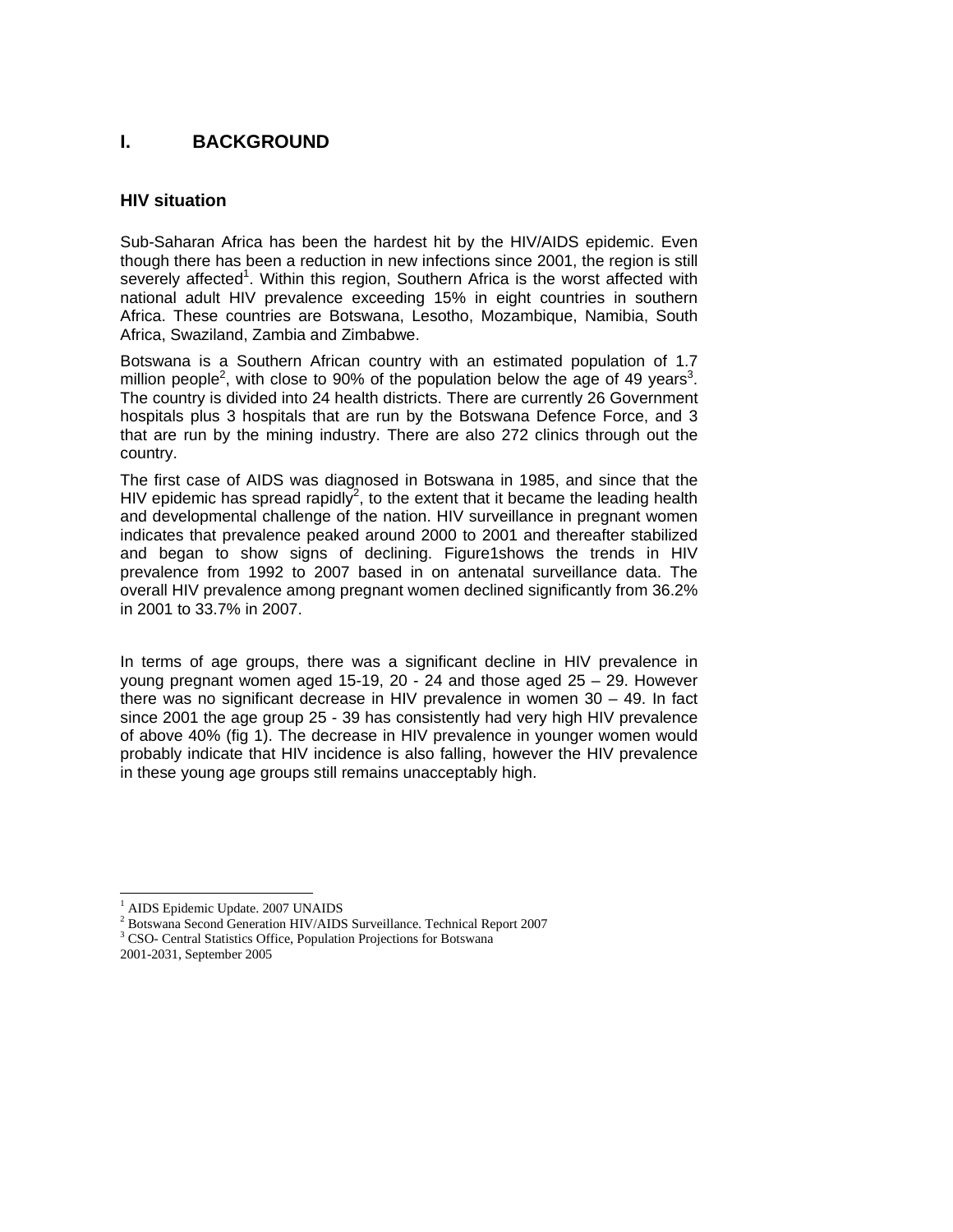

**Figure 1: Trends in age-specific HIV prevalence rate among pregnant women 1992- 2007, Botswana Sentinel Surveillance.** 

In 2004, the Botswana AIDS Impact Survey estimated the national prevalence to be 17.1%. This survey also showed a similar pattern to that of the sentinel surveillance results in that HIV prevalence is markedly higher in older age groups above 25 years of age. Overall there is a higher prevalence among girls and women nationwide. Among males, the least affected age group is those above 50 years with a prevalence rate of 13.6%. The HIV prevalence among males aged 15 – 49 years is 20.0%. The most affected male age groups are from ages 25 – 54 years, which have an HIV prevalence of between 22.9% and 36.2% (BAIS II).

An estimated 300,000 people are living with HIV/AIDS and of these it was estimated in 2001 that about 110,000 were in need of ART.

#### **National response to HIV/AIDS epidemic**

In response to the enormous challenge of HIV/AIDS, Botswana developed and implemented a series of response plans. A short-term plan (STP) was developed soon after the identification of the first case and the focus was on HIV diagnosis and IEC. Botswana has mounted a broad multi-sectoral response to HIV/AIDS encompassing both health sector based and non-health sector based HIV/AIDS interventions. The programmes were implemented in line with the MTP1 (1989 - 1993), MTP 2 (1997 - 2002), the NSF (2003 – 2009) and the Health Sector HIV/AIDS strategy (2003 – 9).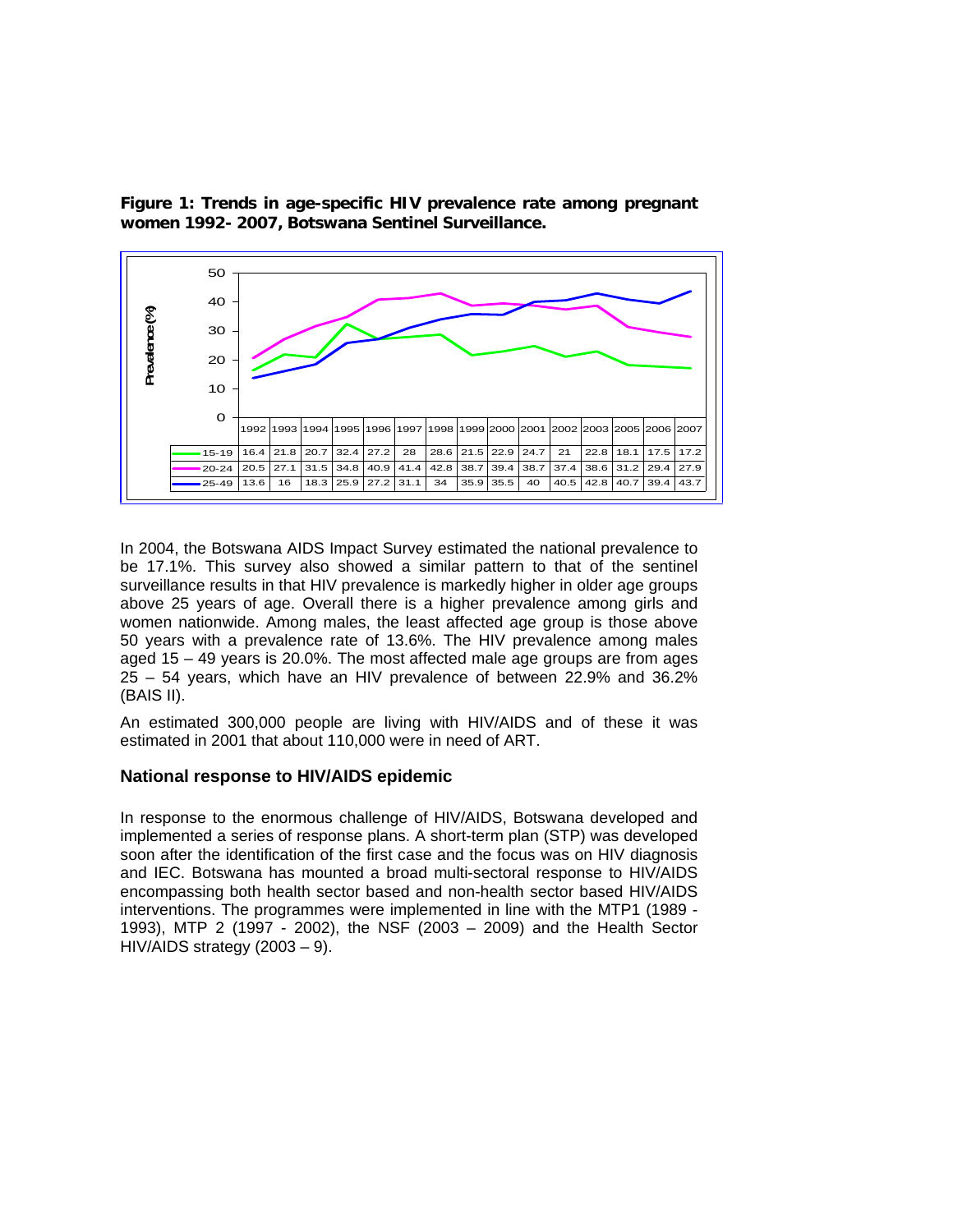There is very high political and leadership commitment that provides an enabling environment for the response. The National AIDS Council chaired by the Former President Mr. Mogae provides oversight of the national response through its secretariat, the National AIDS Coordinating Agency. The Ministry of Health coordinates the health sector response, while the Ministry of Local Government coordinates district-based responses. Key partners in the national effort to fight HIV/AIDS include the UN family, US Centers for Disease Control and Prevention (BOTUSA)/President's Plan for Emergency AIDS Relief (PEPFAR), the African Comprehensive HIV/AIDS Partnership (ACHAP), Botswana Harvard Partnership and various NGOs and CBOs. The Government of Botswana finances the bulk of the National response (about 80%) with PEPFAR and ACHAP providing substantial additional resources.

With these efforts, a number of HIV interventions have been scaled up and very high coverage rates attained. For example, ART has been scaled up from an initial 4 sites in 2002 in Gaborone, Francistown, Maun and Serowe to 32 ART sites by December 2004 with at least 1 site in each of the 24 health districts. To date provision of ART has been scaled up to an additional 43 clinics. By the end of December 2007, over 90,000 patients were on ART representing about 82% of all estimated patients in need of ART.

Routine testing and counseling is functional in all health facilities with around 150,000 patients tested annually. VCT is offered in 16 stand-alone Tebelopele sites, 5 BOFWA and 11 BOCAIP sites and 6 additional NGOs have been identified to further scale up VCT. PMTCT services have been scaled up to all (634) health facilities with ANC and maternity in the country, the uptake of PMTCT is over 85%. Mother to child transmission of HIV has been reduced from an estimated 40% without PMTCT to about 4.8%. All donated blood units are screened for HIV before transfusion and syndromic management of STIs has been rolled out to all health facilities.

Clearly these commendable efforts together with other prevention efforts have contributed to the reduction of HIV infection rates in the country. However, the HIV infection rates are still very high, and if the national goal of zero HIV infections by 2016 is to be attained more needs to be done and all potential HIV prevention interventions explored. Thus having reviewed all the available information and evidence on Male Circumcision as an HIV intervention, the National AIDS Council recommended MC as an additional HIV prevention strategy in the Country.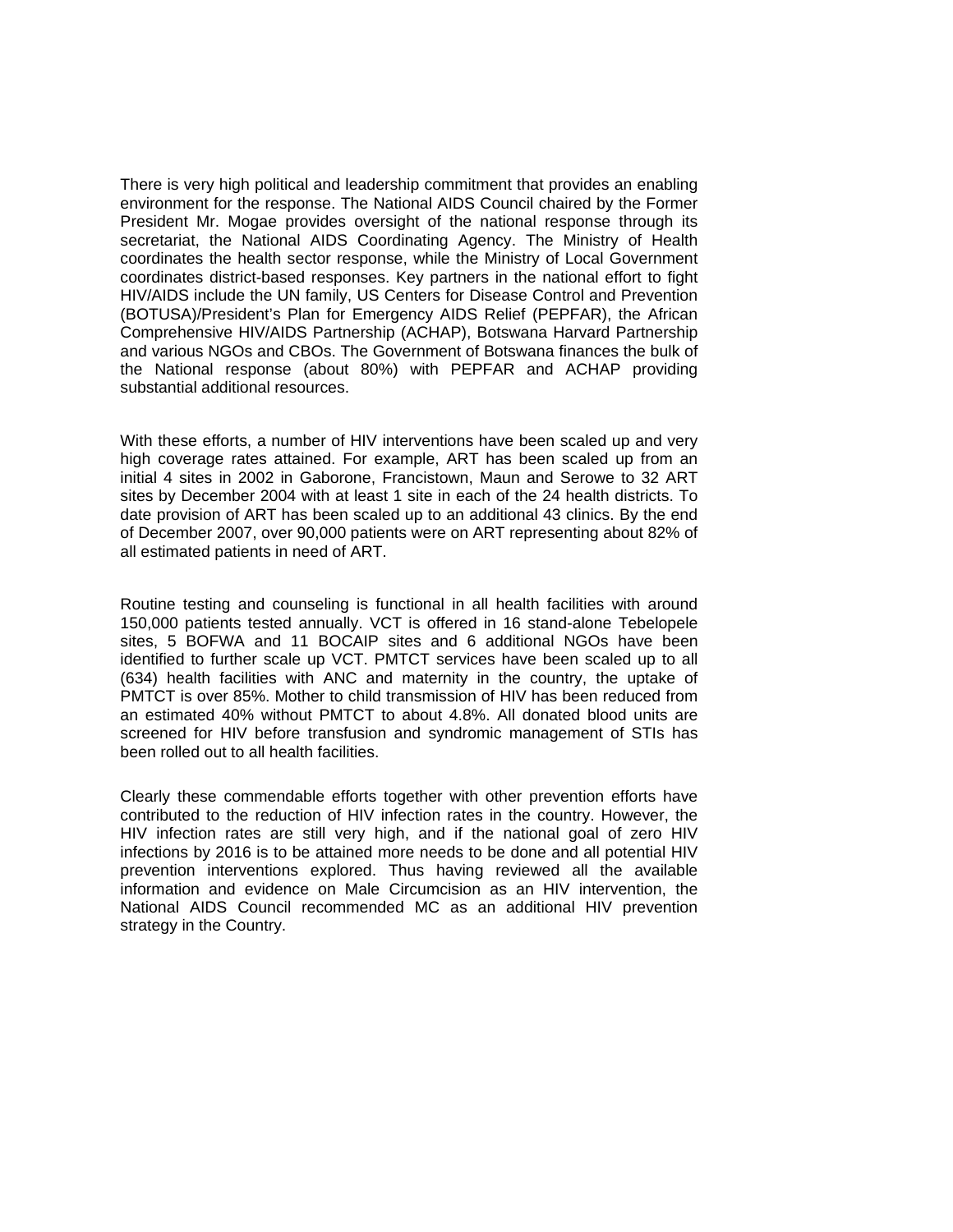#### **Male circumcision and HIV Prevention**

In 2005, a randomized controlled trial conducted among uncircumcised men aged 18-24 years in South Africa showed that male circumcision reduced the risk of acquiring HIV infection by 60%<sup>4</sup>. Two further studies conducted in Uganda<sup>5</sup> and Kenya<sup>6</sup> showed similar results. These 3 studies provide new, compelling evidence that male circumcision offers some protection against acquiring HIV infection. These findings confirm those from previous observational studies and that of a meta-analysis of 28 published studies conducted in 2000<sup>7</sup>.

The prevalence of male circumcision varies between countries and also within countries. Countries that have a high rate of male circumcision also show apparently lower rates of HIV prevalence. Botswana is one of the counties with very low prevalence of MC.

A mathematical model was used to calculate the public health impact of large scale male circumcision for HIV prevention<sup>8</sup>. One of the scenarios developed calculated HIV transmission and prevalence in a context similar to that of Botswana (low MC, high HIV prevalence), using antenatal clinic (ANC) surveillance data.

The results showed that a programme with high MC uptake (80%) of susceptible (HIV negative) males over a period of 10 years would reduce male HIV prevalence from 30% to around 10%; and reduce that among the females from 40% to about 20%. In a scenario of low MC uptake (50%), the HIV prevalence among females decreased from 40% to about 30%, while male HIV prevalence decreased from about 30% to 20%.

 4 Auvert B, Taljaard D, Lagaarde E, *et al.* Randomized, controlled intervention of male circumcision for reduction of HIV infection risk: the ANRS 1265 Trial. *PLoS Med* 2005; 2(11):e298.

<sup>&</sup>lt;sup>5</sup> Gray H, Kigozi G, Serwadda D, *et al.* Male circumcision for HIV prevention in young men in Rakai, Uganda: a randomized, controlled trial. Lancet 2007; 369:657-66.

<sup>&</sup>lt;sup>6</sup> Bailey C, Moses S, Parker CB, *et al.* Male circumcision for HIV prevention in young men in Kisumu, Kenya: a randomized, controlled trial. Lancet 2007; 369: 643-56.

 $7$  Weiss HA, Quigley M, Hayes R. Male circumcision and risk of HIV infection in sub-Saharan Africa: a systematic review and meta-analysis. *AIDS* 2000; 14:2361 -70<br><sup>8</sup> Nagelkerke NJ, Moses S, de Vlas SJ, *et al.* Modelling the public health impact of male circumcision for

HIV prevention in high prevalence areas in Africa. *BMC Infect Dis.* 2007 Mar;7:16.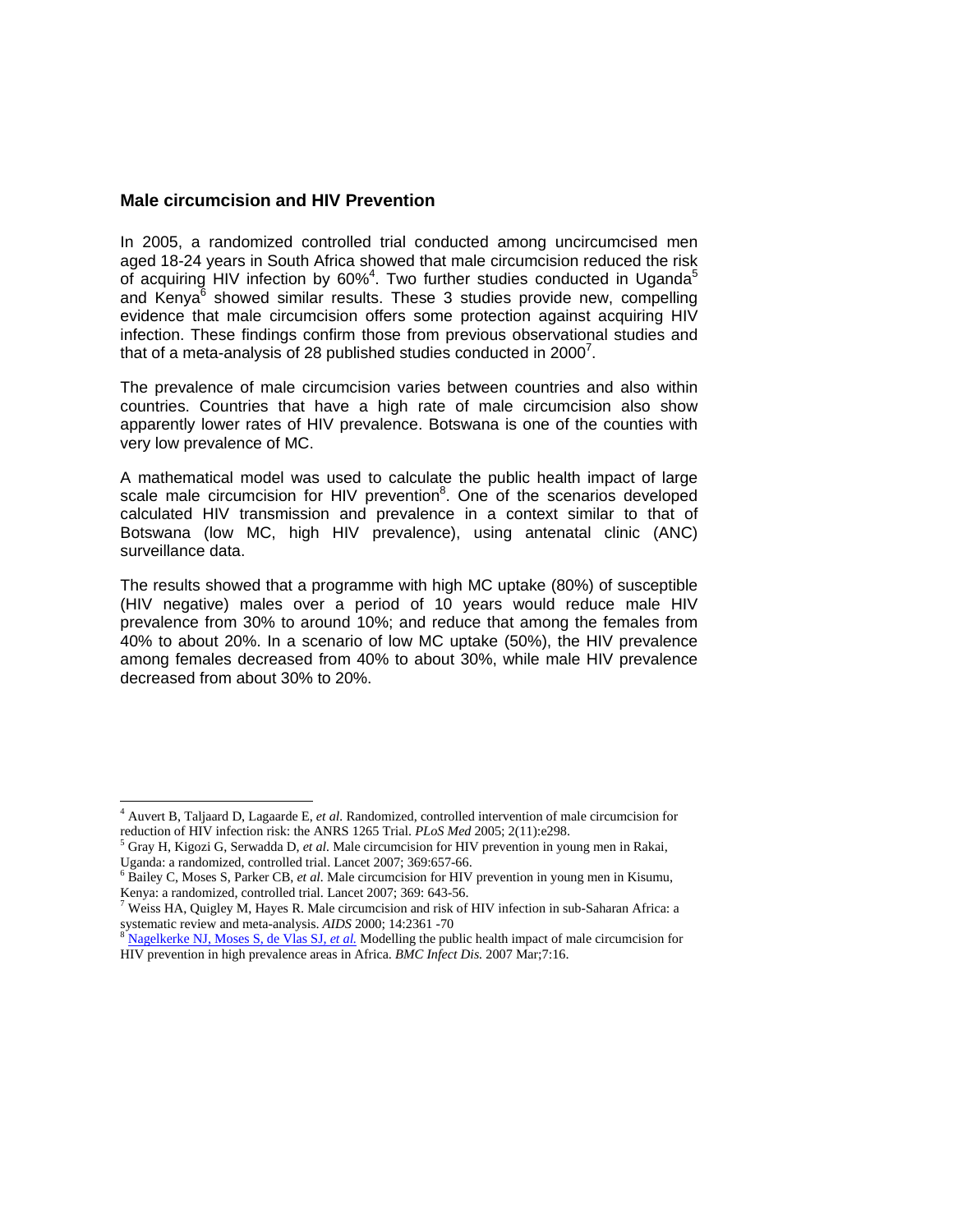#### **History of Male Circumcision in Botswana**

Male circumcision is one of the oldest and commonest surgical procedures and has been practiced worldwide for reasons, which include religious, cultural, social and medical.

The history of male circumcision in Botswana is documented as far back as 1874. In the article from 1917, there is one description of the "surgical" procedure. A person who is chosen by the chief is usually one who is acknowledged to have the skill to perform the operation on the whole regiment of boys.<sup>9</sup> This individual "uses an ordinary knife which he has sharpened specially for the purpose. The thumb of the operator is inserted in the foreskin and a circular cut is made right around. There is no attempt to stop the bleeding: nothing is done with the blood; and the amputated foreskin is simply thrown away". The document goes on to describe frequent bathing, and use of white clay and fat on the body. However, it is not readily apparent if any one of these is a measure used to stop infection of the wound.

Communication written in 1888 describes an occasion of the 'bogwera' ceremony among the Bakwena tribe taking place with the consequent death of more than 50 of the initiates<sup>10</sup>. No explanation is given as to the cause of these deaths.

As these practices were found to be cruel, barbaric and unhygienic, the High Commissioner passed a proclamation on 19 December 1917 to prohibit initiation ceremonies in the Bechuanaland Protectorate<sup>11</sup>. Persons under the age of 16 were not to be initiated without the consent of their parents or guardians. The document also outlines the punishment for contravening this prohibition.

No information on neonatal circumcision was found in the documentation from this period.

Currently MC is performed in both private and public hospitals although at a fairly low rate.

<sup>11</sup> Mosothwane M N. An ethnographic study of initiation schools among the Bakgatla bag a Kgafela at Mochudi (1874 – 1988). Pula:Botswana Journal of African Studies. Date unknown. 15(1) 144- 165.

l

<sup>&</sup>lt;sup>9</sup> Willoughby W C. Notes on the initiation ceremonies of Becwana. 1909. Botswana National Archives and Records Number - BNB370

<sup>&</sup>lt;sup>10</sup> Letter to Sir S G A Shippard. Dated Sept 21<sup>st</sup> 1888. Botswana National Archives and Records - Number HC24/24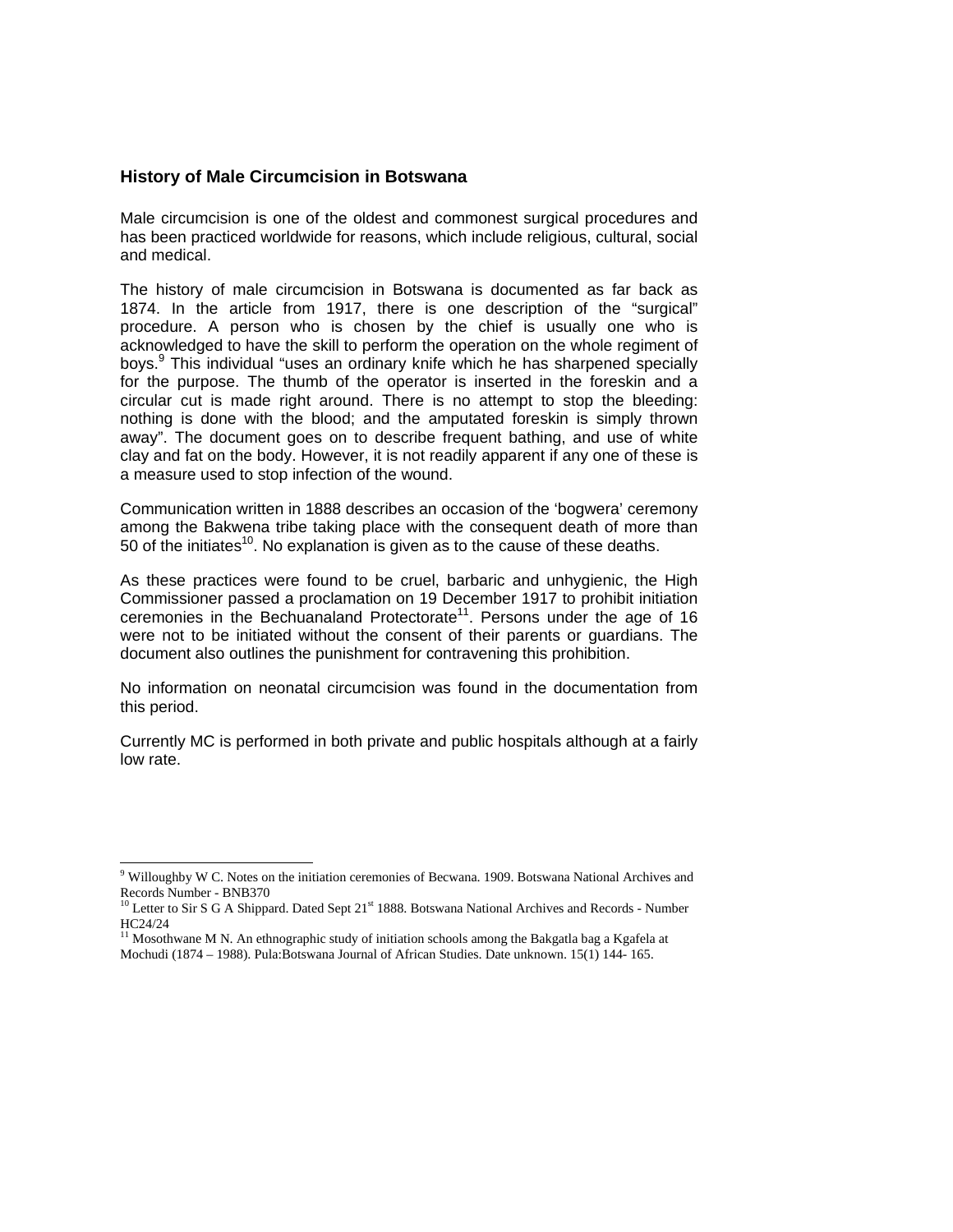#### **MC acceptability in Botswana**

A study published in 2002 on acceptability of male circumcision in Botswana found that circumcision of a male child was highly acceptable among both male and female respondents provided the procedure was offered at no cost to the patient and in a hospital setting<sup>12</sup>. The acceptability rose even further (to nearly 90%) after a brief information session on the procedure. A similar response pattern was seen among uncircumcised males with regards to undergoing the procedure themselves, reaching to 81% after informational briefing sessions.

In further analysis of all participants, individuals with children were more likely to favour circumcision than those without, with most feeling that the ideal age for circumcision is before 6 years. The majority of participants (90%) felt that circumcision should be performed in the hospital setting.

These findings were not without their detractors. Some argued that the introduction of male circumcision, particularly among neonates, into a noncircumcising society would be more difficult<sup>13</sup>. The reasons given are medical, psychological, sexual, and human rights and ethical, among others. Apart from this study and related comments, information on neonatal circumcision on Botswana was not found. However, one paper made reference to a policy decision taken in Botswana to offer male circumcision as part of routine antenatal care at all health facilities<sup>14</sup>. This has not been implemented and no other reference to this policy was found.

 $\overline{a}$ 

<sup>&</sup>lt;sup>12</sup> Kebaabetswe P, Lockman S, Mogwe S, *et al*. Male circumcision: an acceptable strategy for HIV

prevention in Botswana. *Sex Transm Infect*. 2003 Jun; 79(3):214-9.<br><sup>13</sup> Boyle GJ. Issues associated with the introduction of circumcision into a non-circumcising society. *Sex Transm Infect*. 2003 Oct; 79(5):427-8.

*Transm Infect.* 2003 Oct; 79(5): *The Circumcision:* Evidence and Implications. 2006 .World Bank Paper http://siteresources.worldbank.org/INTHIVAIDS/Resources/375798- 1132695455908/M&EGR\_MaleCircumcision\_Mar31.pdf

Accessed 01Dec07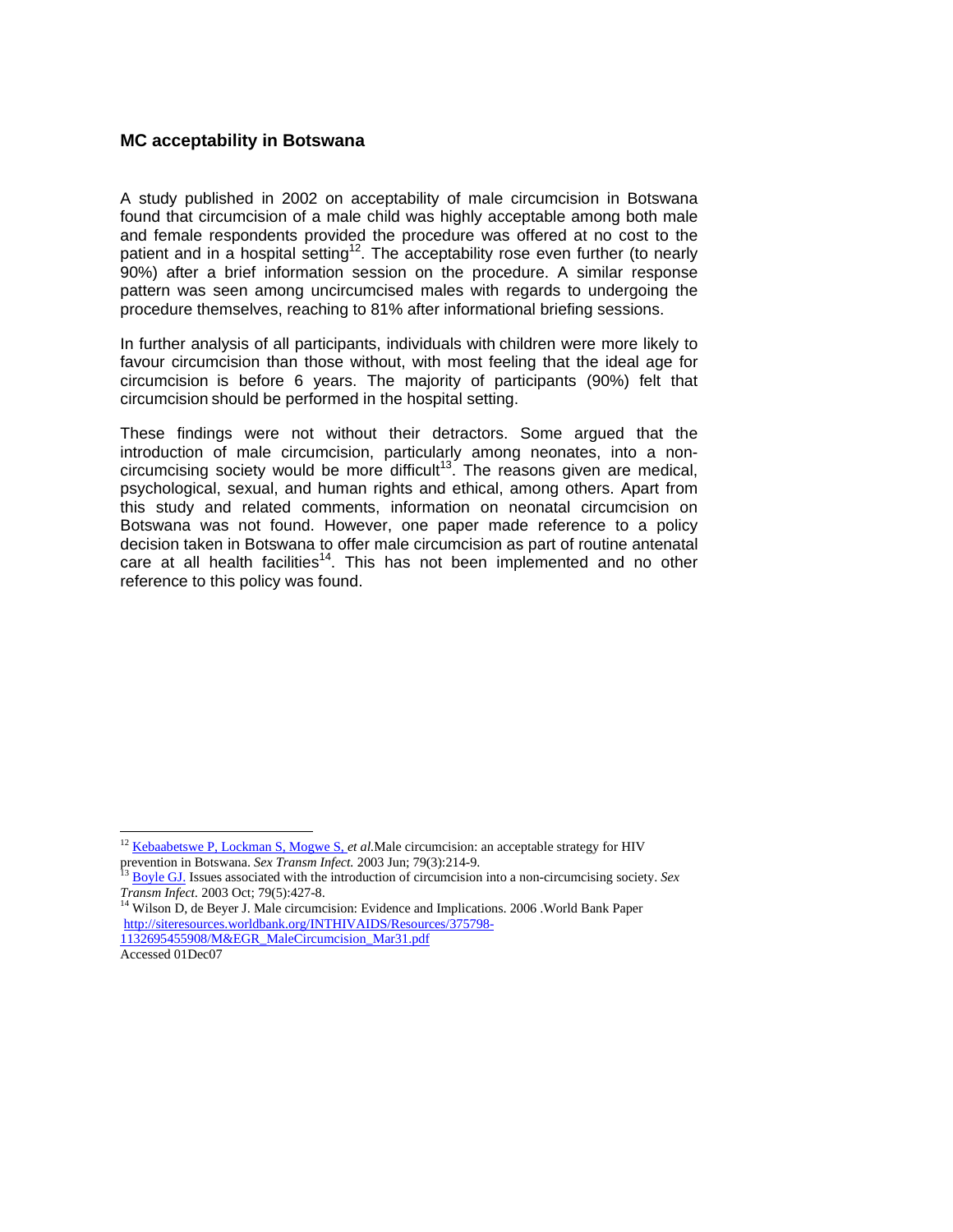# **II. RATIONALE FOR SAFE MALE CIRCUMCISION**

Botswana needs to implement Safe Male Circumcision as an additional HIV prevention intervention because:

The country has a high HIV prevalence and there is evidence that incidence though declining could still be very high. Overall HIV prevalence in the general population from 18 months of age and above is 17.1%<sup>15</sup>.

Although the country has put in place preventive measures including an effective PMTCT program, BCIC programs, HIV testing and counseling, blood safety program and STI management and control, there is still a high rate of HIV transmission in the country. Therefore, MC is essential in adding to the existing strategies in preventing the spread of HIV infection.

The combination of recent research findings in South Africa, Kenya and Uganda, and the WHO/UNAIDS recommendations that male circumcision is efficacious in reducing HIV infection has prompted many countries in Africa to scale up this component of HIV prevention and develop national policies, strategies and implementation plans. Botswana is one such country.

# **III. OPPORTUNITIES**

The following opportunities exist and they provide a conducive environment for scaling up MC:

- 1 Strong political will and support to MC by government and development partners.
- 2 High acceptance of MC in the population
- 3 Existence of good infrastructure and health systems that could enable scaling up of MC services
- 4 All hospitals are already performing MC albeit at a small scale
- 5 Availability of strong programs at facility (e.g. RHT, ANC) and community levels.

 $\overline{a}$ 

<sup>15</sup> Botswana AIDS Impact Survey II. 2004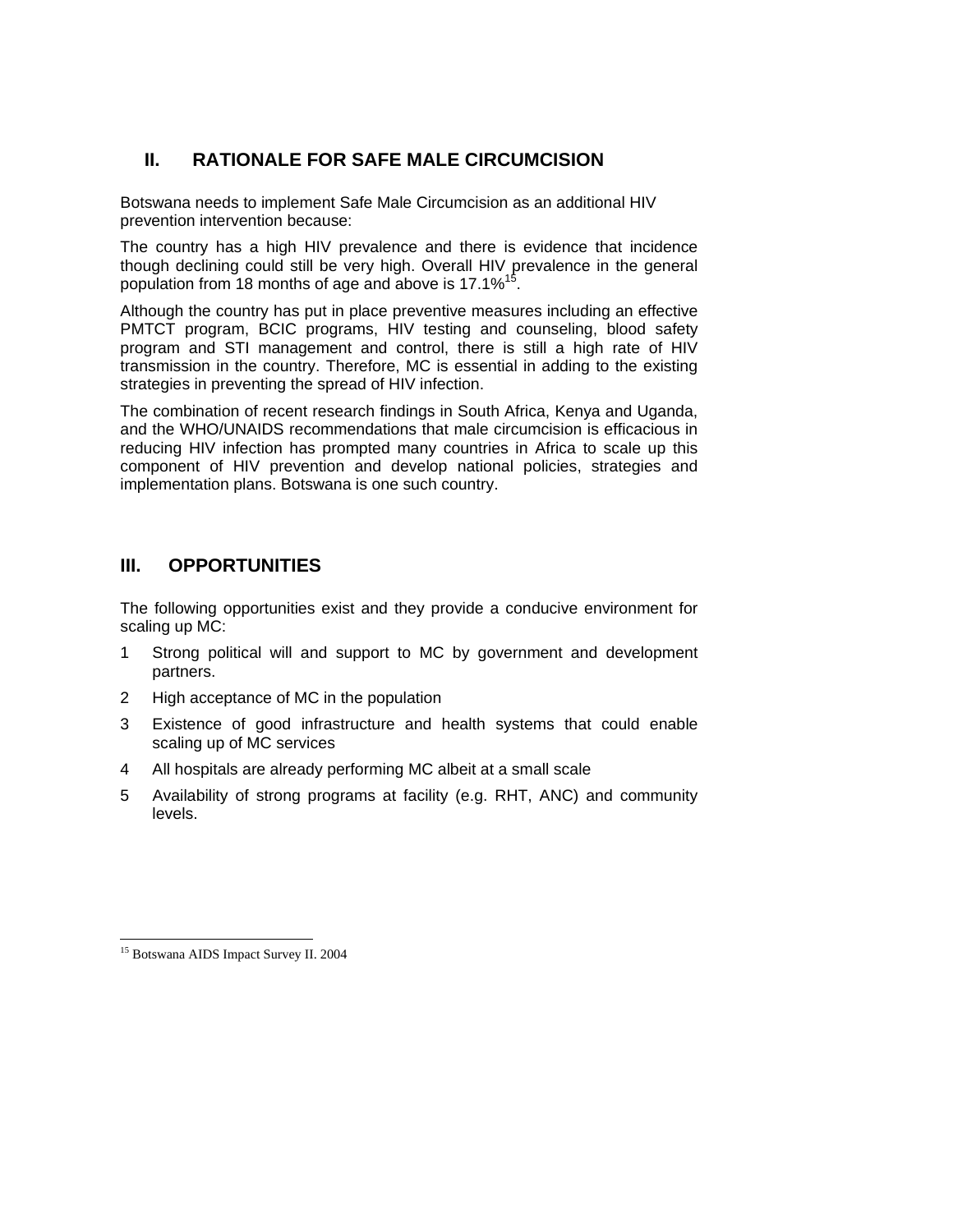# **IV. CHALLENGES**

The MC strategy faces following challenges:

- 1) Setting ground for Safe Male Circumcision to be performed with the utmost respect for human rights.
- 2) Maintaining a sustainable and long-term effort.
- 3) Ensuring availability of the adequate, qualified, skilled and motivated doctors and nurses capable of conducting high quality MCs.
- 4) Ensuring the population gets the right massages about MC and does not lead to behavior disinhibition.
- 5) Ensuring access to the hard to reach populations.
- 6) Ensuring a transparent, coordinated and collaborated effort from all partners.
- 7) Reducing stigma associated with HIV testing and male circumcision status.

# **VI. GUIDING PRINCIPLES ON SAFE MALE CIRCUMCISION**

The following principles will guide the implementation of safe male circumcision for HIV prevention. These principles take into account the WHO/UNAID recommendations as well as the socio-cultural and service delivery context in Botswana.

## **1) Male Circumcision does not provide complete protection against HIV**

Male circumcision should never replace other known methods of HIV prevention and should always be considered as part of a comprehensive HIV prevention package, which includes: promoting delay in the onset of sexual relations, abstinence from sex and reduction in the number of sexual partners; providing and promoting correct and consistent use of male and female condoms; providing HIV testing and counseling services; and providing services for the treatment of sexually transmitted infections.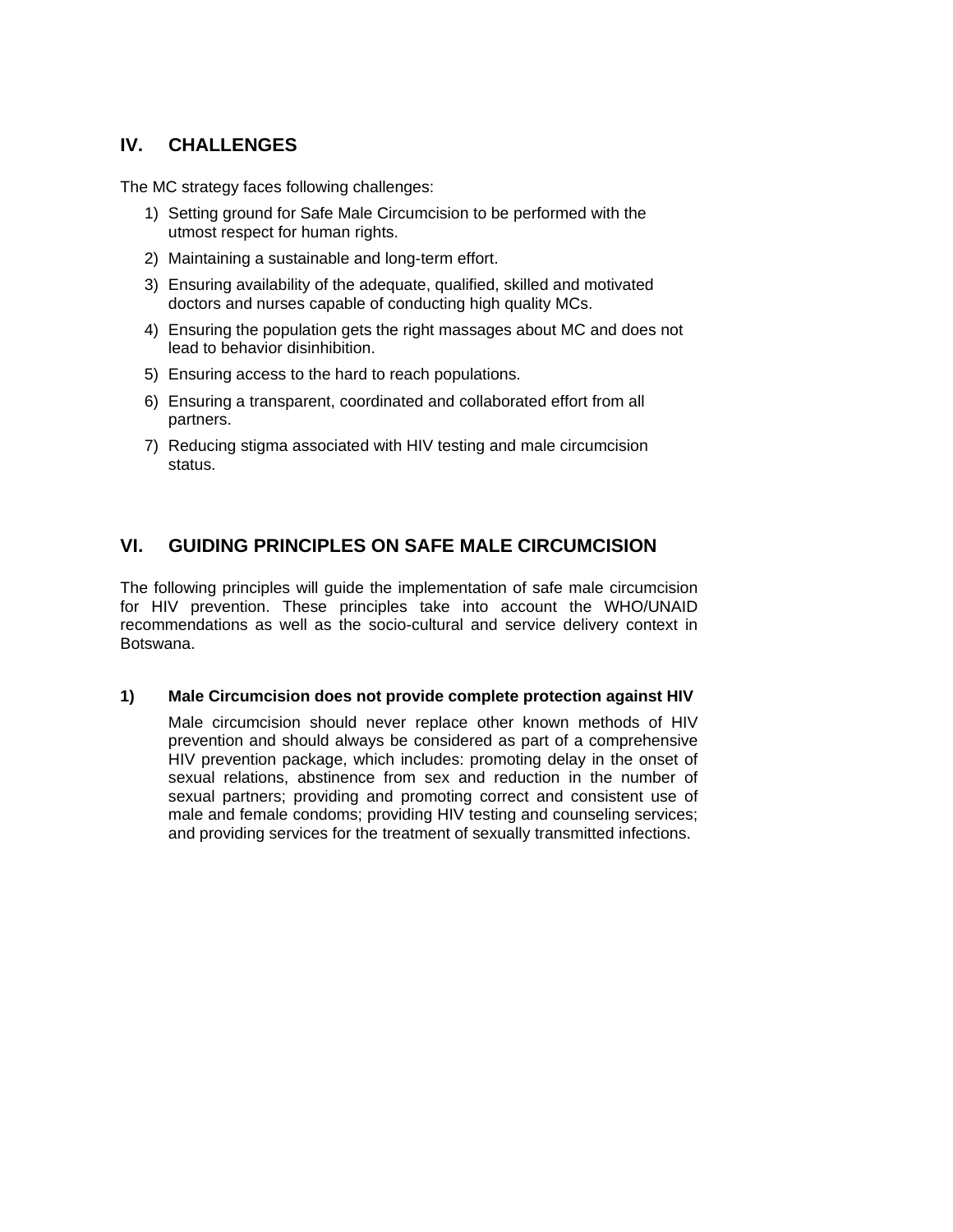#### **2) Correct Communication and messages on male circumcision are critical**

- Communication strategies shall ensure that clear and consistent messages are disseminated and that male circumcision is promoted within the context of comprehensive HIV prevention strategies.
- Messages shall be developed to ensure that men opting for the procedure and their partners are counseled that male circumcision is only partially protective and therefore they need to continue to use other effective measures of HIV prevention.
- Messages and counseling shall stress that resumption of sexual relations before complete wound healing may increase the risk of acquisition of HIV infection among recently circumcised HIV-negative men and may increase the risk of HIV transmission to female partners of recently circumcised HIV-positive men.
- Men who undergo circumcision should abstain from sexual activity for at least six weeks after the operation. Thereafter, other HIV prevention strategies, including the correct and consistent use of male and female condoms, should be promoted and adhered to, as for uncircumcised men.
- Messages shall be carefully tailored and culturally sensitive.
- Messages should address both men and women.

#### **3) The socio-cultural context should inform male circumcision programming.**

- The socio-cultural implications of male circumcision shall be taken into account in the design and implementation of policies and programmes.
- Human rights, legal and ethical principles must guide service delivery
- Safe male circumcision shall be provided with full adherence to medical ethics and human rights principles. Informed consent, confidentiality and absence of coercion should be assured.
- Parents and guardians who are responsible for providing consent, including for the circumcision of male infants, should be given sufficient information regarding the benefits and risks of the procedure in order to determine what is in the best interests of the child.
- Safe Male Circumcision services shall be accessible, provided safely and without discrimination.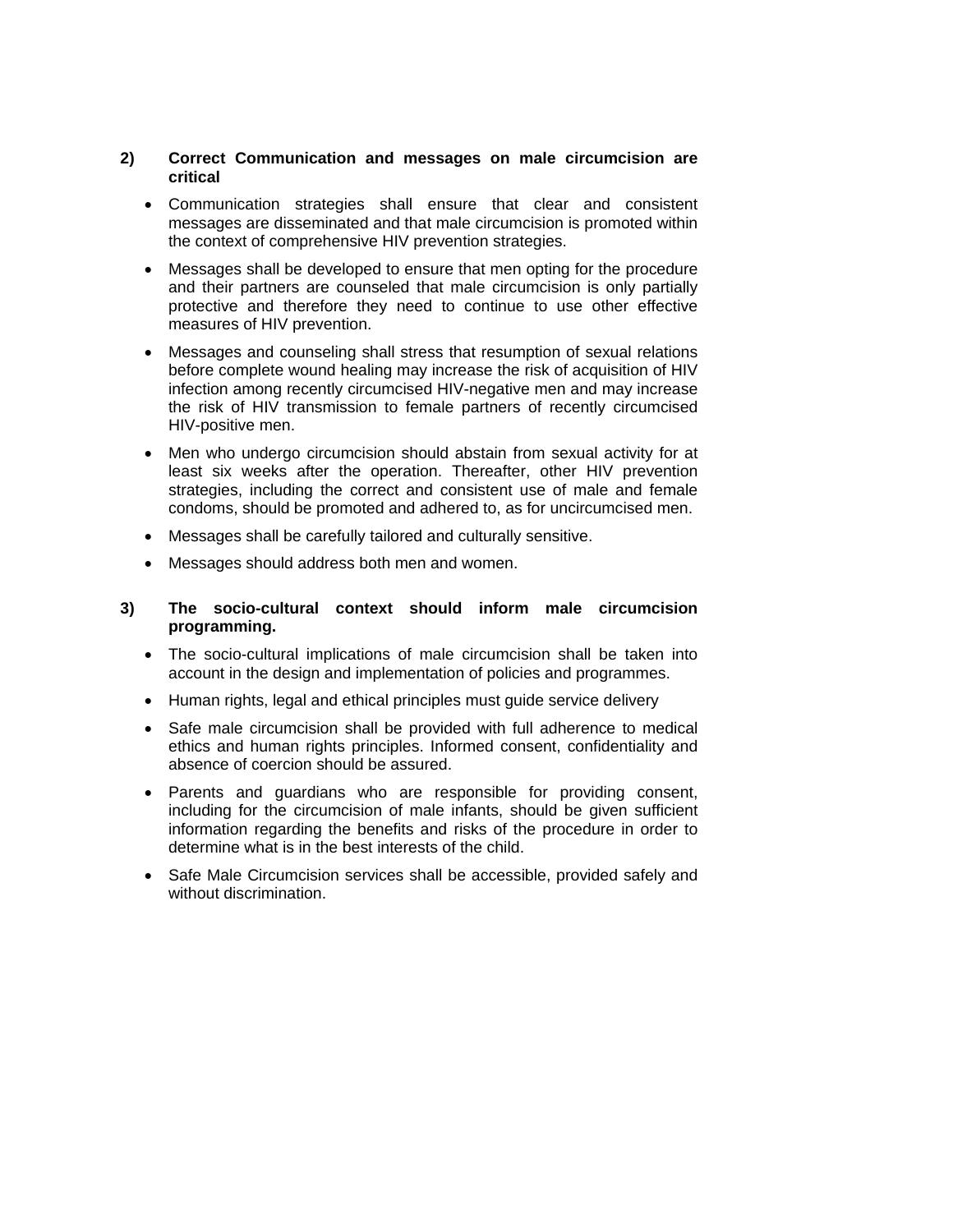#### **4) The gender implications of male circumcision as an HIV prevention method must be addressed**

- Safe Male Circumcision services shall take the opportunity that male circumcision programmes afford for education and behaviour change communication, promoting shared sexual decision-making, gender equality, and improved health of both women and men.
- The scale-up of male circumcision services shall include the goals of changing gender norms and roles and promoting gender equality. The programme shall monitor and minimize potential negative gender-related impacts of male circumcision programmes.
- Male circumcision service provision shall be used to address the sexual health needs of men; actively counsel and promote safer and responsible sexual behavior.

#### **5) Programmes should be targeted to maximize the public health benefit**

- Scaling up access to male circumcision services shall be promoted as a priority for adolescents and young men. In addition, since neonatal circumcision is a less complicated and risky procedure it shall also be promoted. Safe circumcision shall be performed in a safe, culturally acceptable and sustainable manner. The Safe Male Circumcision services shall be promoted to HIV-negative men aged  $0 - 49$  years.
- MC service delivery shall be monitored and evaluated for possible untoward effects such as increases in unsafe and unprotected sex and increases in sexual violence.
- MC services shall not be delivered in isolation, but as part of a recommended minimum package which includes information about the risks and benefits of the procedure, counseling about the need to adopt and maintain safer sex practices, access to HIV testing, condom promotion and provision, and the management of sexually transmitted infections.

#### **6) Health services need to be strengthened to increase access to safe male circumcision services**

• Needs assessments should be undertaken to describe and map out the anticipated scope of male circumcision scale-up, human resource and training needs, infrastructure, commodities and logistic requirements, costs and funding, and systems for monitoring, evaluation and follow-up.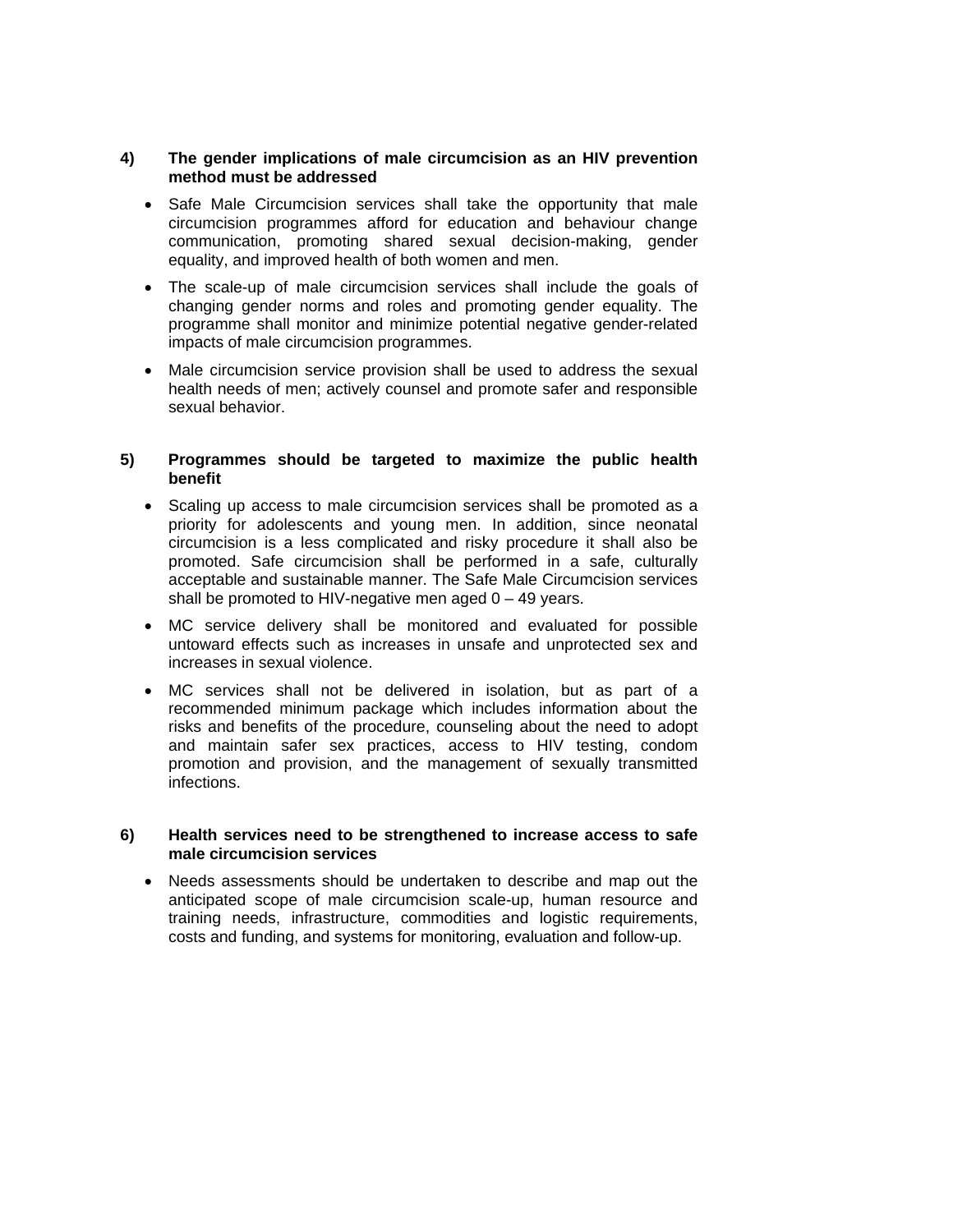- Training and certification of providers shall be rapidly implemented to increase the safety and quality of services in the public and private sectors.
- Supervision systems for quality assurance shall be established along with referral systems for the management of adverse events and complications.
- A clear strategy shall be developed to ensure that MC services are integrated into strengthened health systems as soon as it is feasible.
- Additional resources shall be mobilized to finance the expansion of safe male circumcision
- Implementation of safe MC services shall not take away resources from other essential health programmes.

#### **7) Promoting circumcision for HIV positive men is not recommended**

- Based on the current available evidence, MC is not to be promoted for HIV-positive men.
- If medically indicated, MC shall be provided to all men irrespective of HIV status.
- If male circumcision is requested by men with HIV infection; following indepth counseling on the known risks and benefits, it should not be withheld unless it is medically contraindicated.
- HIV testing should be recommended for all men seeking male circumcision, but should not be mandatory.

## **8) Research is needed to guide program implementation**

- Baseline studies shall be conducted for monitoring purposes and for the evaluation of impact.
- Operational research shall be conducted as MC services are scaled up.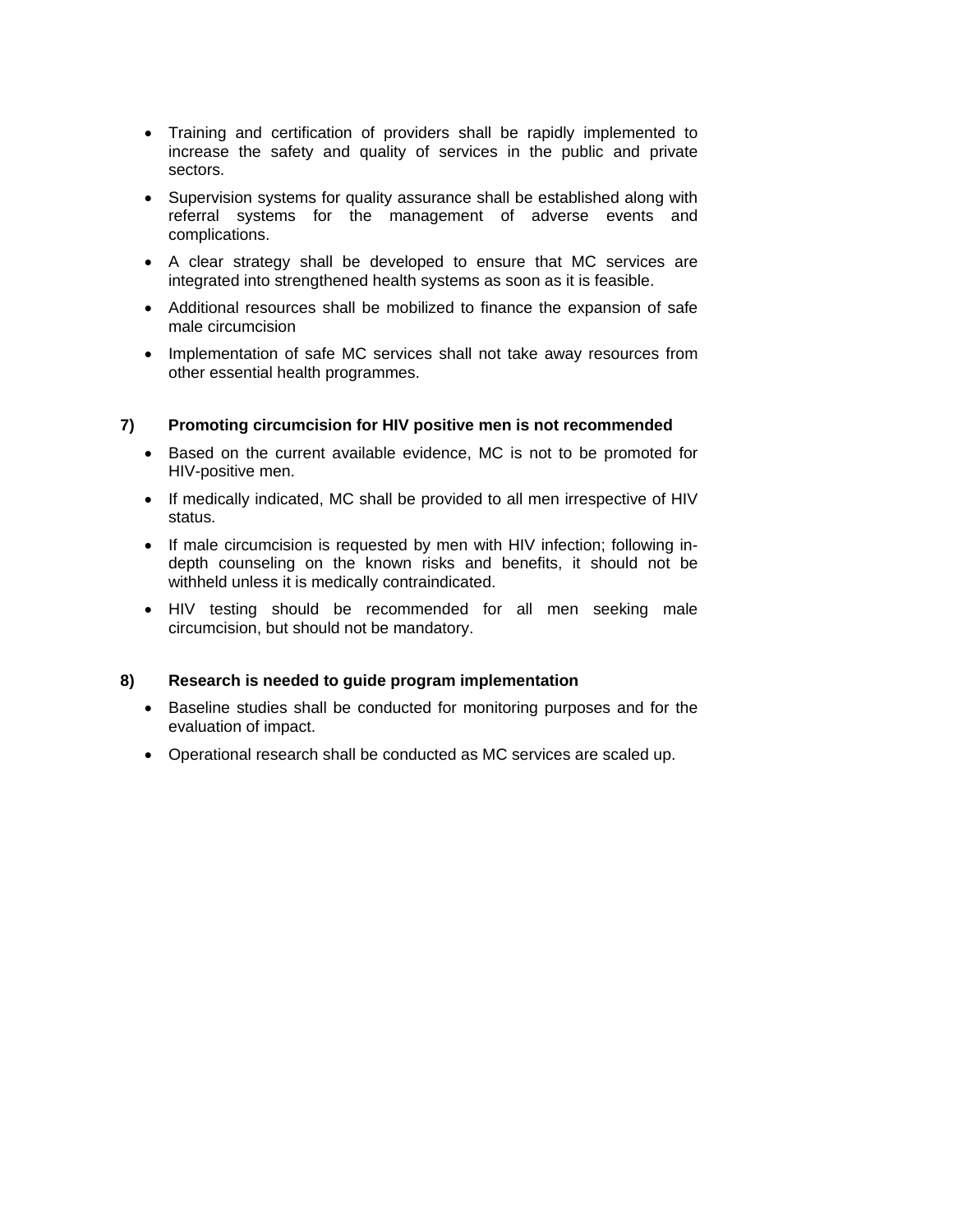# **V. OVERALL OBJECTIVE**

The overall objective of this strategy is to contribute to the reduction of HIV infection rates by **scaling up safe MC through out the country to reach MC prevalence rate of 80% among 0-49 years old HIV-negative males by 2012.**

# **VI. SPECIFIC OBJECTIVES**

The following are the specific objectives for safe MC services:

- 1) To strengthen the capacity of health services for scaling up safe MC (Training, HR, outsourcing, augment infrastructure, standard setting, mentorship, linkages and referrals)
- 2) To offer a comprehensive safe MC service package to all men consenting to undergo MC
- 3) To strengthen BCIC on MC for all segments of the population (Circumcised males, addressing gender issues, women, parents, stakeholders, uncircumcised males – community mobilization)
- 4) To systematically monitor and evaluate MC (acceptance, performance, coverage, safety and impact of safe MC services.)

# **OBJECTIVE 1. To strengthen the capacity of health services for scaling up safe MC**

Even though the scaling up of safe male circumcision will be integrated within the context of existing health services, it will nonetheless require additional capacity strengthening of health systems. This includes increasing the number of health workers, training, equipment and supplies, and developing linkages and referral systems between MC and other essential interventions such as HIV testing and counselling, ANC, and BCIC programmes. Thus, the following strategic approaches will be adopted in order to attain this specific objective: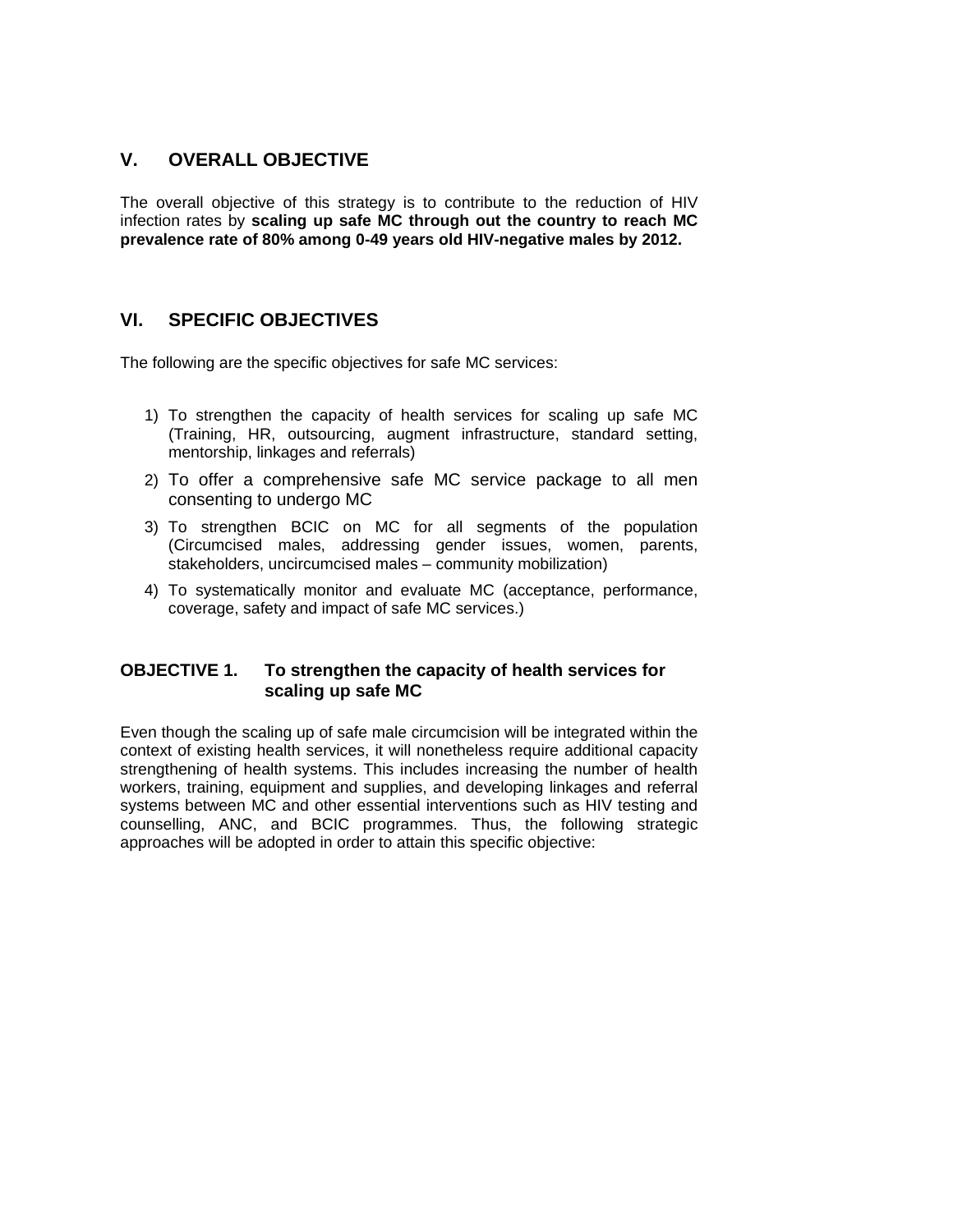#### **1.1 Increasing human resource capacity**

This will be done through the recruitment of extra-health workers and exploring other innovating approaches such as outsourcing MC services to the public private sector.

#### *Main Activities*

#### **Recruiting additional Health workers**

In order to scale up MC and reach the targets stipulated in the general objective, it is envisaged to recruit 26 doctors to work at the hospitals on a full-time basis. These doctors will conduct MC in their hospitals and coordinate all MC related activities in their respective catchment areas. In addition staff will be recruited for the DHAPC to coordinate MC activities.

#### **Involving Private Practitioners**

MOH will explore all possible ways of maximizing the involvement of private practitioners in order to tap into the capacity in the private sector. The private practitioners will be included in training sessions for safe MC and Safe MC documents including guidelines and SOPs will be shared with them. In addition the MOH will advocate for favourable terms for safe MC with Medical AID Schemes and feasibility for outsourcing to the private sector will be considered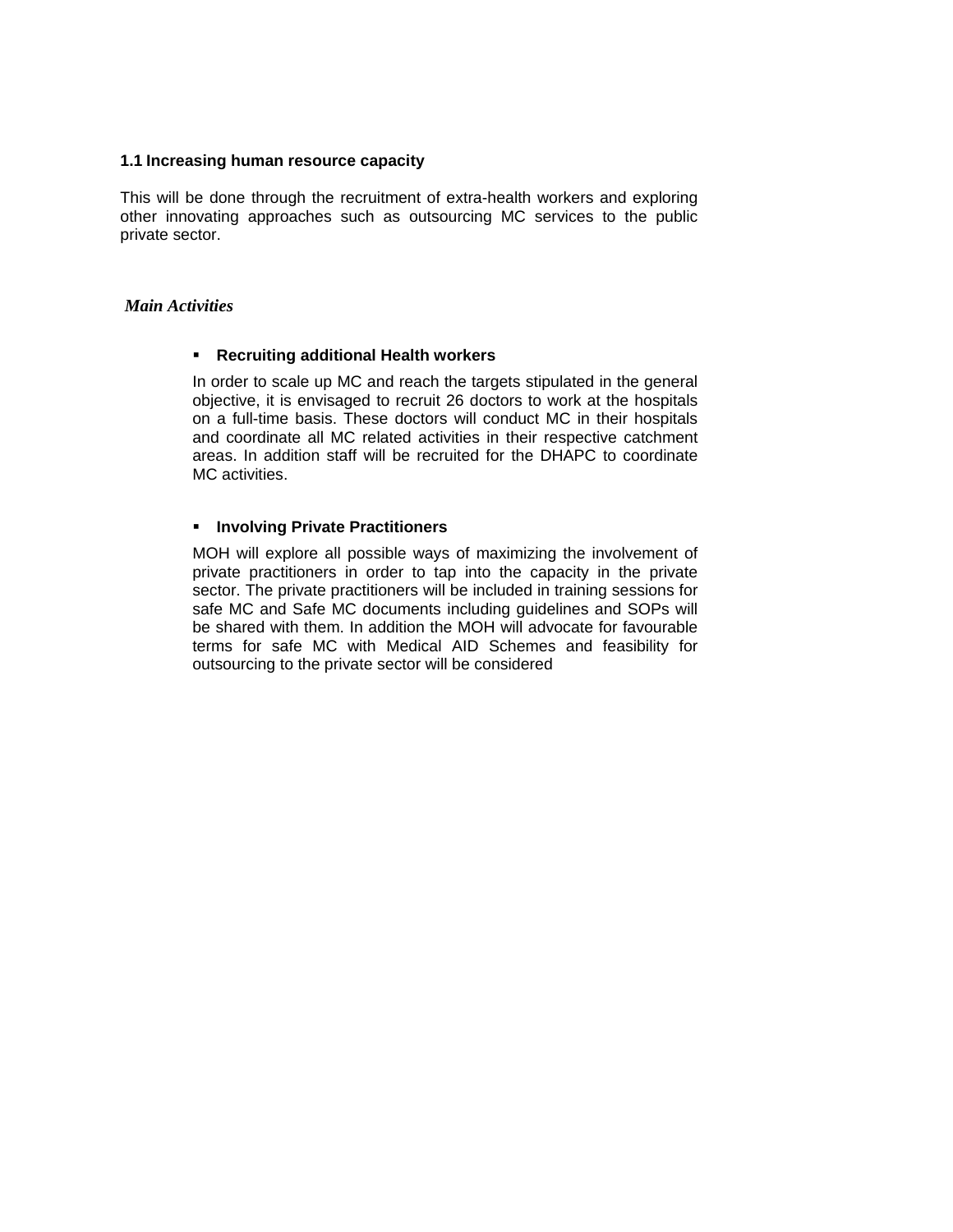## **1.2 Training Health Workers**

Safe Male Circumcision is part of the pre-service training in Medical schools; however MC is not routinely done in all health facilities in Botswana. Therefore in-service training is needed to ensure Health Care Providers (in both public and private sector) are skilled in the provision of safe MC and the quality of the services is maintained. Hands on training will be provided to doctors and theatre nurses and the rest of the health care workers (Nurses, pharmacists, pharmacy technicians, laboratory technicians etc) will receive training aimed at improving their education/knowledge on safe MC.

## *Main Activities*

- Development of a comprehensive training curriculum for doctors, theatre nurses and educational materials for other health workers
- Provide basic training and regular refresher courses to health care providers implementing Safe Male Circumcision.
- Develop an effective, comprehensive training plan for Safe Male Circumcision annually.
- Establish Safe Male Circumcision base of Master trainers at Princess Marina and Nyangabwe referral hospitals for basic trainings and mentoring.
- Integrate Safe Male Circumcision trainings with others DHAPC trainings (KITSO, STI, BCIC training courses).
- Develop modalities for accreditation
- Establish a monitoring and evaluation process to identify training needs and ensure effective training is provided

## **1.3 Augmenting equipment and supplies**

The rapid assessment of MC in health facilities revealed a need to augment equipment and supplies (surgical kits, HIV testing kits etc) if safe MC was to be scaled up to meet the overall objective. Ensuring that there is adequate equipment and supplies is thus an important strategic action.

## *Main Activities*

- Assessing the equipment and supplies needs of facilities
- Procuring and distribution of the surgical equipment and other supplies
- Assessing facilities for readiness for MC scale up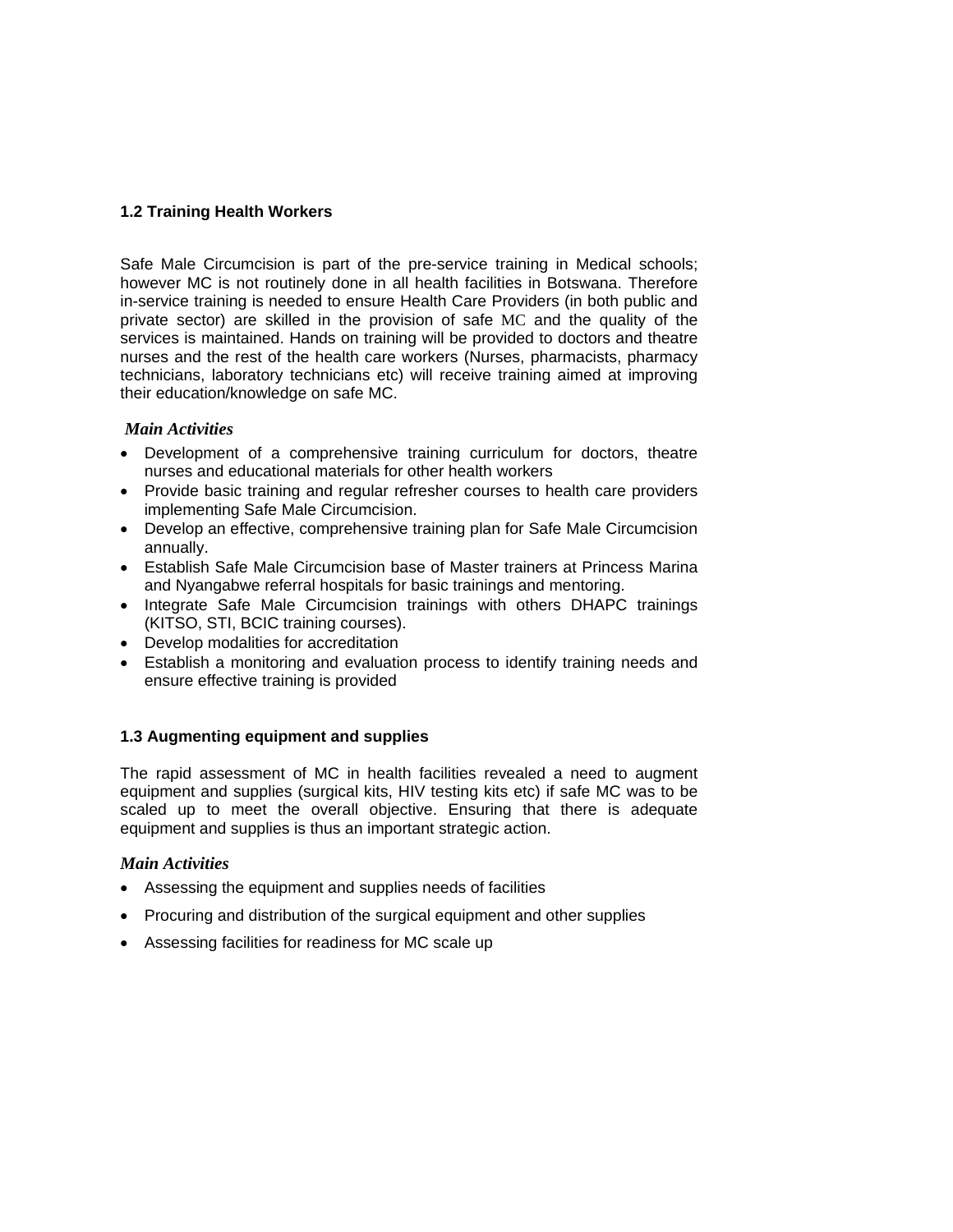## **1.4 Establishing Referral System for HIV-negative male individuals for safe MC**

All HIV negative male individuals, from all Voluntary Counseling and Testing sites (VCT), Reproductive and Child Health clinics, PMTCT (Early Infant Diagnosis), and from health facilities after routine HIV testing (RHT) shall be referred for safe MC. Issues related to safe male circumcision will be incorporated into post-test counseling for all HIV negative individuals.

## *Main Activities*

- Develop and disseminate SOP to establish these referrals for infant, adolescent and adult male circumcision.
- Incorporate MC issues into post-test counseling for HIV negative individuals in all site (public, private and NGOs) offering HIV testing

## **1.5 Setting Standards and quality assurance for MC**

Male circumcision when not performed properly can result in serious complications, which can be detrimental to the ultimate goal of reducing risk for HIV infection. Therefore it is important that the standards for safe male circumcision are set and systems for quality assurance established.

## *Main Activities*

The following main activities will be implemented to improve quality assurance:

- Revise and disseminate standards for safe MC.
- Develop supervisory and mentoring guidelines to ensure quality of services and accountability
- Supervises and mentor safe MC (BHP-Master Trainers program and STI mentors shall be used)
- Strengthen surgical outreach programs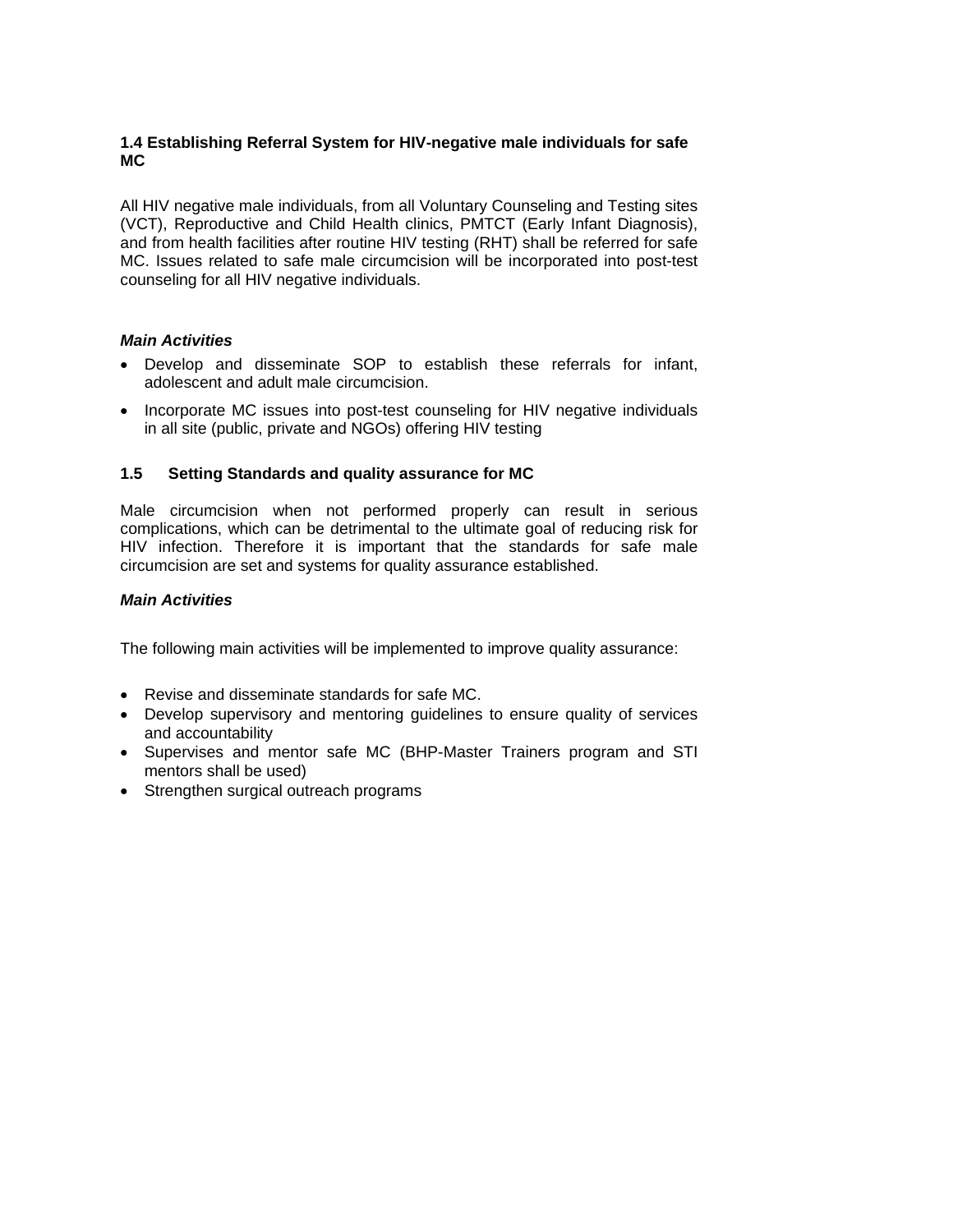# **OBJECTIVE 2. To offer a compressive safe MC Service package to all males consenting to under go MC**

All clients for safe male circumcision as an HIV prevention intervention (infants, adolescents and adults) should receive counseling, HIV testing, a safe surgical procedure, and follow up support

The following **main activities** will be done:

#### **Counseling**

Counseling is the most important aspect of safe MC. It should be provided several times along the course of safe MC. The counseling should focus on the surgical procedure itself and behavior change. The risk reduction counseling shall be provided at the time of booking, pre-MC and post-MC and at six weeks post-MC. Safe MC counseling guidelines will be developed and disseminated to all health facilities. In addition, counseling of parents on safe male circumcision of infants will be incorporated into the ANC, MCH and early infant diagnosis services.

#### **HIV testing**

HIV test will be offered immediately before MC. If the result is HIV-negative, MC will be performed but if the result is HIV-positive, the client will be referred for counseling. After thorough counseling and the client still wants to go ahead with the procedure, circumcision will be performed.

HIV test will be repeated after three months and annually after that. HIV test will be repeated any time if the client had an exposure to HIV infection.

#### **Safe MC Procedure**

It has been agreed that only a standard MC procedure using surgical instruments will be promoted and included into the training curriculum for hands-on MC training courses in the country.

#### **Follow up**

The client will be seen after a week if there is no complication or earlier if there is complication. During this visit, counseling will be repeated to reinforce the need to stay negative and to clarify and answer any question during this period. The need to abstain from sex for six weeks after MC and to follow safer sex practices will be recommended.

The next follow up visits shall be after 6 weeks and 3 months. At the 6 week follow up further counseling will be provided. At 3 months, further counseling and a repeat HIV test will be offered.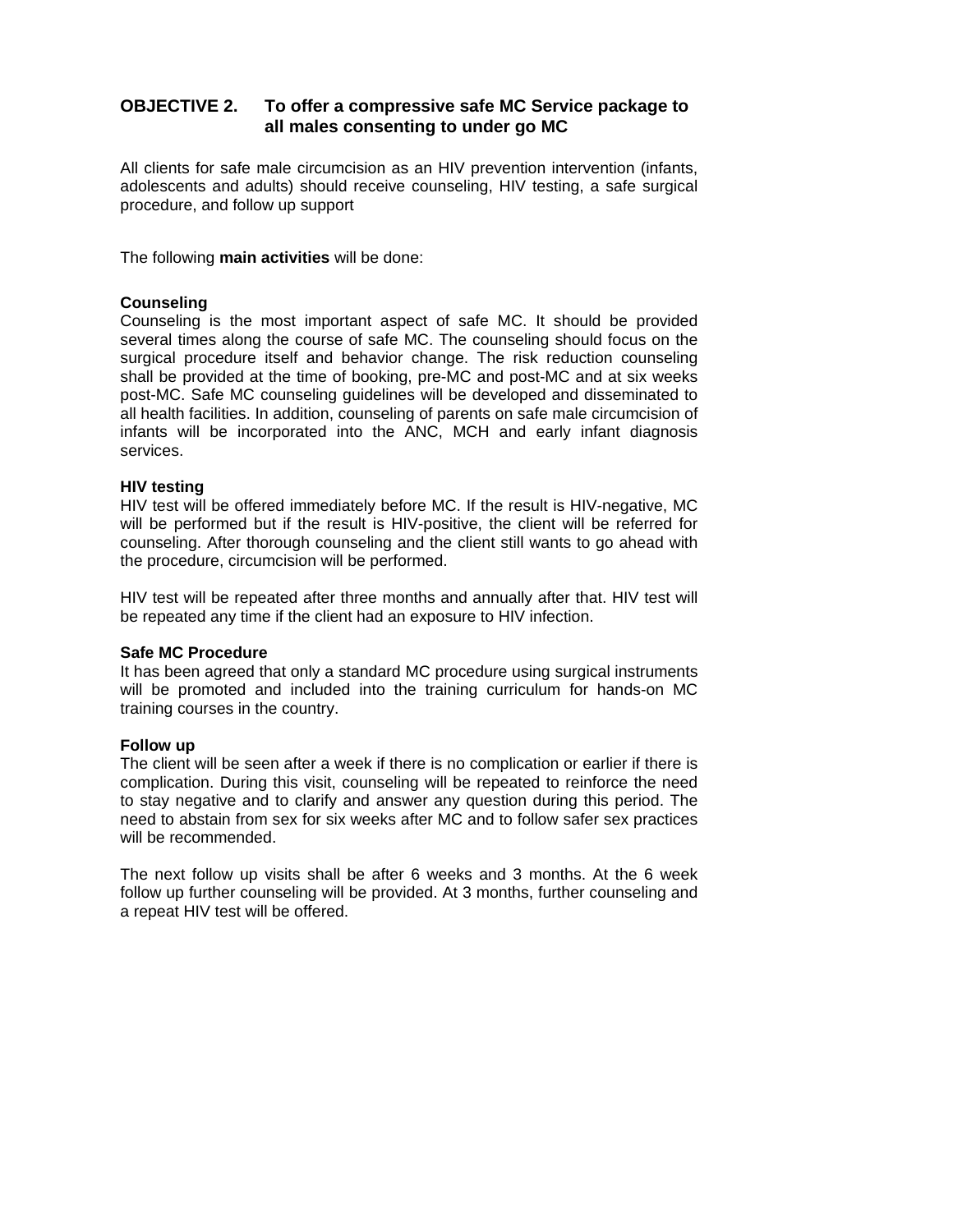# **OBJECTIVE 3. To Strengthen BCIC on MC for all segments of the Population**

Because MC only offers partial protection from HIV infection in males and that there is no immediate benefit to women, it is important that the public is provided with accurate information on MC including the benefits and limitations of this intervention for HIV prevention. BCIC is therefore an important strategy in scaling up MC and realizing its benefits. In addition, BCIC will assist in mobilizing the public for MC and increasing demand for MC from the target groups (i.e infants, adolescents and adult males).

## *Main Activities*

The following activities will be conducted:

- Develop an IEC strategy for MC as part of the overall health sector BCIC strategy
- Solicit support for MC from political and civic leaders at all levels.
- Disseminate regularly specific and targeted information to the various audiences (general public, uncircumcised men, adolescent boys, circumcised men, implementers, other stakeholders)
- Ensure that gender and human rights considerations are addressed as MC is scaled up.

# **OBJECTIVE 4. To systematically monitor and evaluate Safe MC**

A M&E system for MC will be developed in order to collect, collate, analyze and disseminate (including feedback) data/information on the MC programme. This will enable monitoring and evaluation of performance of MC programme and measurement of impact of MC in reducing the risk of acquisition of HIV in the population. The proposed instruments for data collection are in Annex 2.

#### **Areas to be monitored**

- Acceptance (demand/knowledge, attitude and use of services)
- **Performance/coverage (access)**
- Safety of MC (occurrence of adverse events)
- **Impact (number of HIV infections averted)**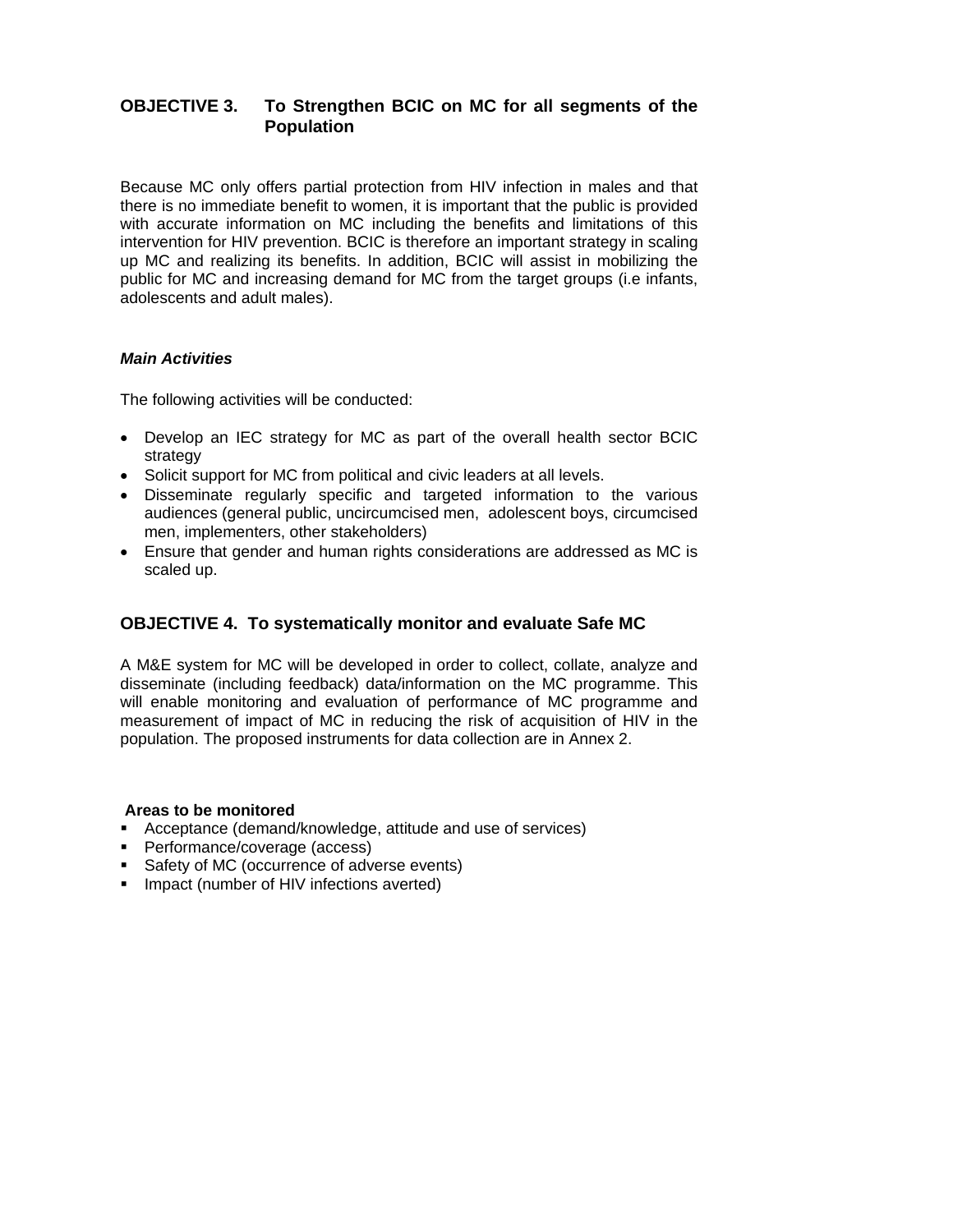## **1. Acceptance**

## *Indicators*

- Changes in MC demand rates/rates of use of service
- Changes in knowledge about MC, benefits of MC (& accompanying activities) and attitudes towards MC and use of services

# *Sources of data/information on MC*

- Monitoring & evaluation of IEC/behavioral change, evaluation of impact of IEC on knowledge, attitudes and practices
- Changes in knowledge about benefits of MC (& accompanying activities), attitudes towards MC and use of service:
- Baseline and ongoing post implementation surveys surveys to be carried out among individuals (men and women), parents of minors and service providers
- Baseline and on going post implementation FGDs among population groups (school children, parents, opinion leaders, service providers, etc

# **2. Access**

# *Indicators*

- Coverage rates
- Demand rates

## *Sources of Data*

- HIV negative population eligible to get MC vs those that use/utilize the service
- Routine information on numbers using/demanding MC service in health facilities (facility, area, age & HIV status of MC cases)

# **3. Safety**

## *Indicators*

- Rates of adverse events (complications) among cases in different age groups
- Rates of type of adverse events among all adverse events

## *Sources of Data*

- HIV negative population eligible to get MC vs those that use/utilize the service
- Routine information on numbers using/demanding MC service in health facilities (facility, area, age & HIV status of MC cases)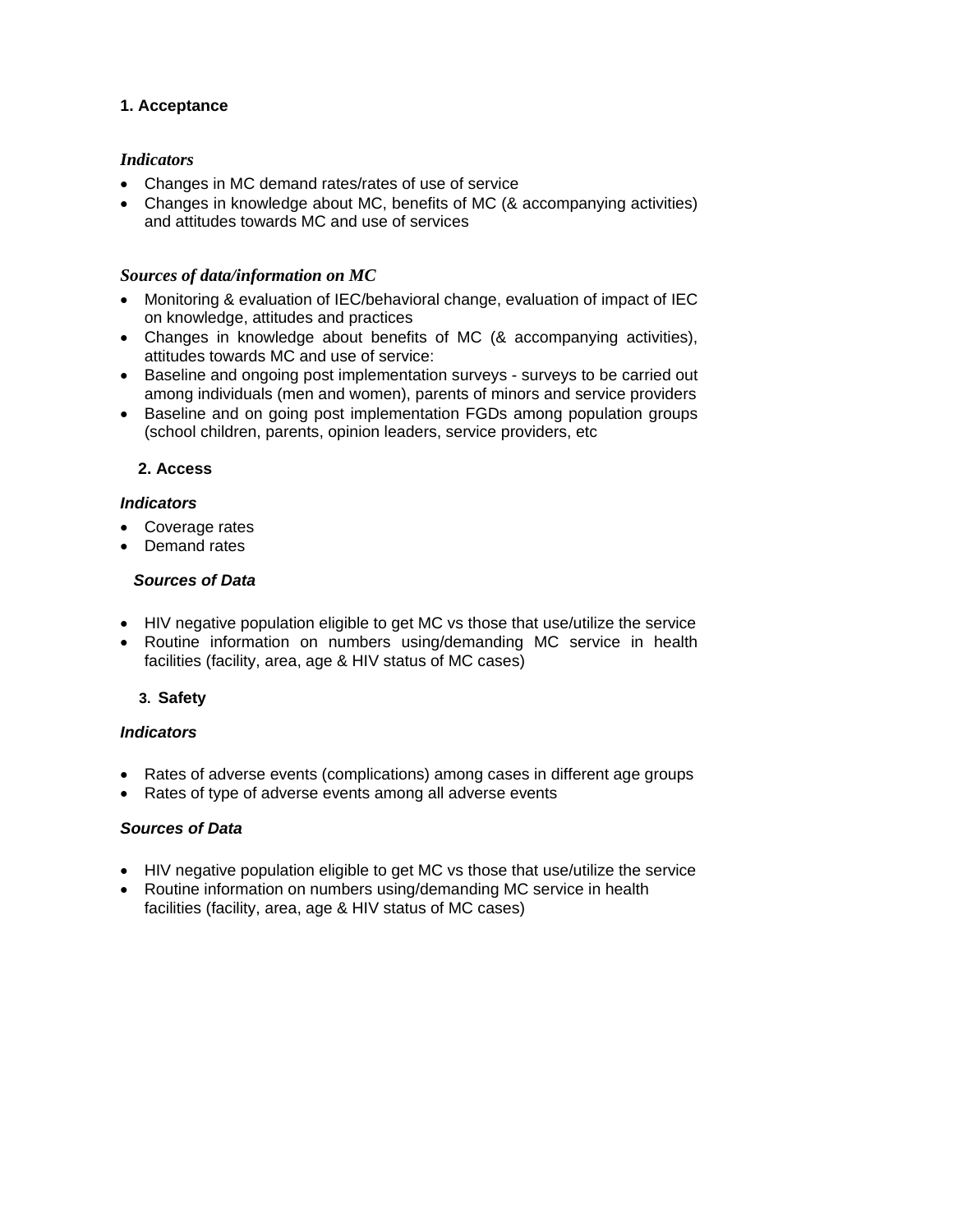## **4. Impact**

• Infections averted in the sexually active population (particularly among groups of population responsible for most transmission/incidence)

#### *Indicator*

• Rates of new cases averted

#### *Sources of Data*

- Incidence rates of HIV surveys on population
- Use of models that would use data/variables from routine health information to determine number of new infections averted
- Impact on incidence of HIV among women (long term)

## **5. Feedback Mechanisms**

There will be monthly reporting of MC activities from districts. Reports from central data analysis indicating acceptance, access/demand, safety, impact of MC to:

- Reporting facilities
- Partners /Stakeholders
- General population
- Appropriate reports will be disseminated for surveys and FGD

# **VII. IMPLEMENTATION MODALITIES**

## **Overall Coordination**

The MOH through the DHAPC will be the lead agency in providing overall programmatic guidance for the safe MC services. The STI Control Program in the DHAPC will be administratively responsible for running the MC programme. MOH shall develop in consultation with stakeholders, an implementation plan based on this strategy and it will spearhead its execution.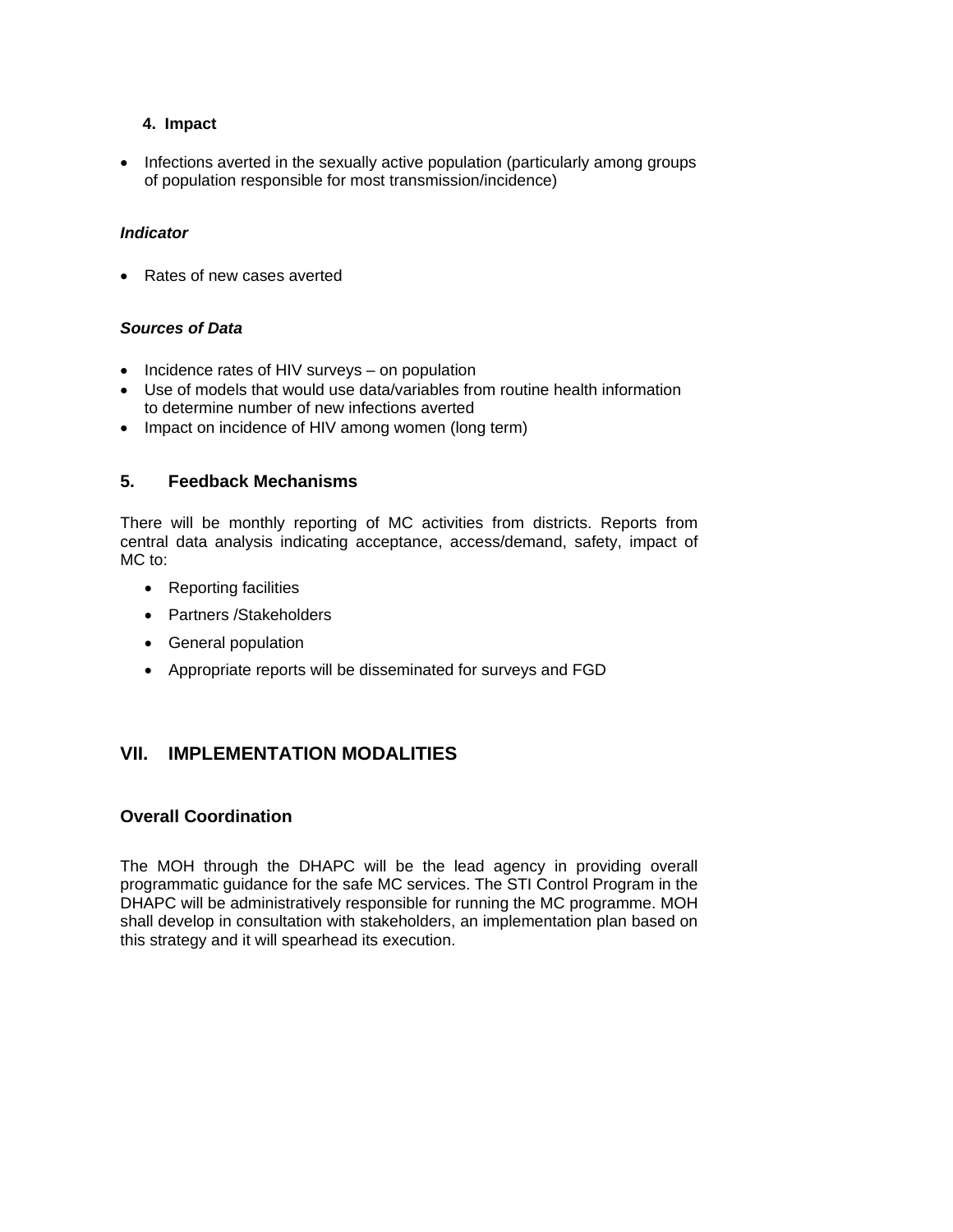Actual safe MC services will be run by the Department of Clinical services through hospitals at different levels and MLG will also be part of the effort through various clinics.

MOH will coordinate safe MC through Safe MC TWG for implementation issues and through Safe MC Reference Group for policy issues. This group advice Principal Secretary of MOH on all issues pertaining safe MC. Membership of both groups will be revised when need arise.

The Reference Group and TWG shall be used to coordinate safe MC at national levels. At the district levels coordination shall be done through STI focal persons, who will be responsible to integrate safe MC activities among other routine STI activities at their levels. Guidelines to facilitate this coordination shall be developed and disseminate by STI Control Program.

# **Coordination of Training**

The following institutions will have responsibility of ensuring Safe Male Circumcision trainings are provided. The Department of HIV/AIDS Prevention and Control, Training-coordinating unit will provide coordination of the training program. The Unit will ensure that the curriculum is developed and there is harmonization and consistence in the messages provided with other HIV-focused training programs. Department of HIV/AIDS Prevention and Control, STI control Program will be responsible for the management and implementation of the Botswana National Safe Male Circumcision Training Programme. The program will provide the leadership and logistical support for the training program. STI unit will work together with Training Coordinating unit to develop annual training plan with budget. The Department of Clinical Services, Princess Marina and Nyangabwe Referral hospitals will provide hand-on training on Safe Male Circumcision and mentoring services.

## **Rollout of Safe MC Services**

Safe Male Circumcision will be scaled up in a phased manner. The initial phase will concentrate on scaling up safe MC in the 26 hospitals and block 8 clinic in Gaborone that are currently performing male circumcision routinely. Following this, an additional 5 clinics Charles hill clinic, Tonota clinic, Kang clinic, Serowe/Palapye Boipelelo clinic, and Jubilee clinic, which already have operating theatres will be assessed and improved to provide safe male circumcision. Gradually more clinics including private institutions will be assessed to start offering safe male circumcision. However all clinics will be expected to provide as a minimum essential component of safe MC, follow up support for uncomplicated cases.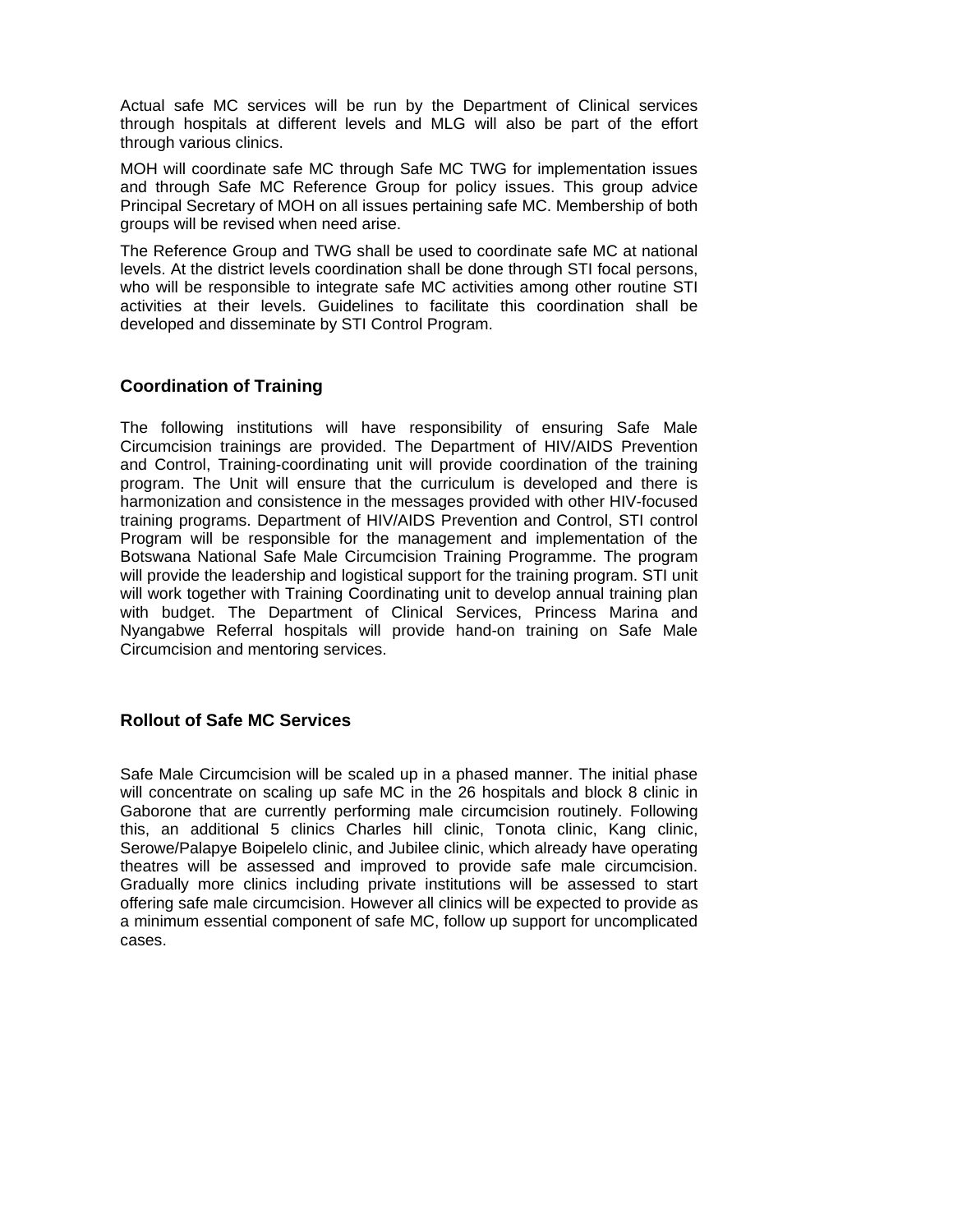## **Roles and Responsibilities**

All stakeholders are expected to play important role in scaling up safe Mc as an additional HIV prevention strategy. It is expected that stakeholders will draw on this strategic document in planning and implementing activities for scaling up safe MC as an additional HIV prevention intervention.

## *Civil Society, NGOS*

Civil society including NGOs CBOs, Faith Based Organizations and others will play a key role in the implementation of the BCIC component of the National Safe MC strategy and in the provision of VCT services as well as counseling for safe MC. Thus they will be key in educating the public about MC as well as in creating public support and demand for safe MC,

#### *Ministry Of Health*

The Ministry of health will provide strategic technical guidance to the planning implementation, monitoring and evaluation of safe MC as an HIV prevention strategy. In addition, MOH will coordinate all health sector related aspects of MC.

#### *Ministry of Local Government*

MLG will lead the role out of MC to clinics and will work with MOH to ensure that Minimum package of MC services for various clinics and health posts are defined and provided

## *NACA*

NACA will provide overall coordination of safe MC scale up and ensure that it is being closely integrated with other HIV prevention efforts as defined in the National HIV prevention Plan.

#### *Development Partners*

Development partners will be expected to provide financial support and technical assistance in the planning, coordination, implementation, monitoring and evaluation of the scaling up of safe male circumcision.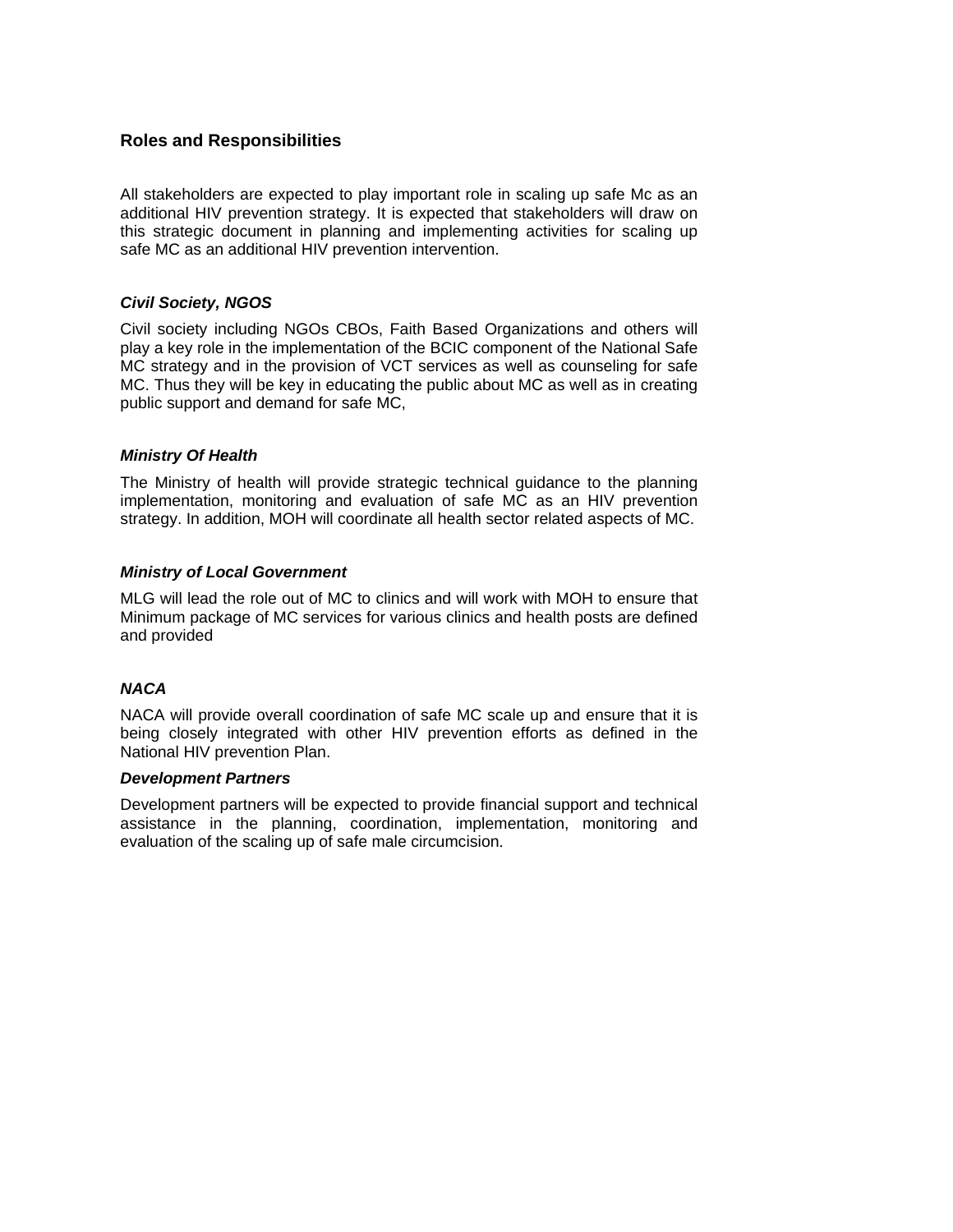# **VIII. FINANCING THE SCALING UP OF MALE CIRCUMCISION**

## **Budget**

The budgeting process took into account the following: the direct costs of performing the procedure and indirect costs of trainings, BCIC, M&E and administrative support. Activities falling within each group were itemized and costed. Personnel costs were also included. The five years budget of safe MC scale is **P 145,471,288 (Refer to Annex 3)** 

## **Resource Mobilization**

Safe male circumcision is be implemented as an add-on strategy for HIV prevention to complement other existing interventions. Therefore financial resources earmarked for the scaling up of existing intervention should not be diverted to safe male circumcision. In this regard, the MOH shall mobilize resources from government and development partners operating within the country. In addition, aspects for which funding may not be available locally will be included in the Global Fund to fight AIDS Tuberculosis and Malaria Round 8 proposal on HIV/AIDS.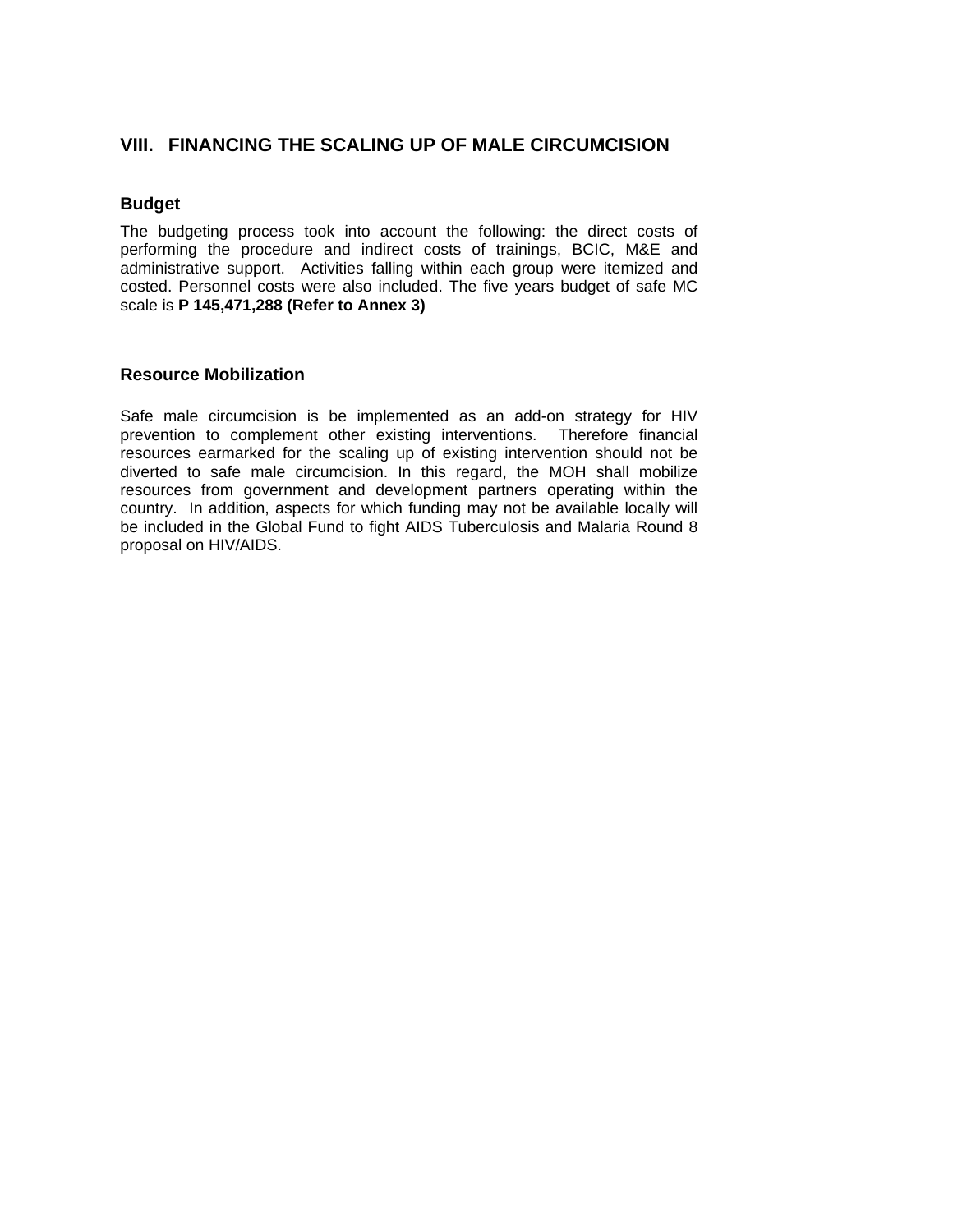# **ANNEX – 1: Budget**

*80% coverage of eligible population:* 

| o Number of MCs performed in five years                          | 467,262 |
|------------------------------------------------------------------|---------|
| o Magnitude of demand in five years                              | 584,077 |
| o Number of eligible population unattended in five years 116,815 |         |
| o Coverage after five years                                      | 80%     |
| o Cost per MC performed                                          | P372.5  |
| o HIV infections averted                                         | 70370   |
| ○ Cost per HIV infection averted                                 | P2473.3 |

# **MC coverage of 80% in age group 0-49 years**

|                       | Year 1     | Year 2       | Year 3     | Year 4     | Year 5     | <b>Total</b>  |
|-----------------------|------------|--------------|------------|------------|------------|---------------|
| Direct surgery costs  | 22,742,087 | 23,361,688   | 24,190,954 | 24,961,237 | 25,811,629 | 121,067,595   |
| Supplies/Equipment    | 15,871,291 | 15,871,291   | 15,871,291 | 15,871,291 | 15,871,291 | 79,356,455    |
| <b>HR</b>             | 6,870,796  | 7,490,397    | 8,319,663  | 9,089,946  | 9,940,338  | 41,711,140    |
| <b>Indirect costs</b> | 7,601,529  | 2,851,104    | 7,138,082  | 2,950,522  | 3,862,456  | 24,403,693    |
| Training/workshops    | 1,178,920  | 1,108,920    | 1,108,920  | 1,108,920  | 1,108,920  | 5,614,600     |
| <b>IEC</b>            | 4,985,022  | 1,485,289    | 4,883,519  | 1,525,030  | 1,546,158  | 14,425,018    |
| M&E                   | 918,817    | 66,422       | 931,477    | 80,398     | 946,906    | 2.944,020     |
| Administrative        | 518,770    | 190,473      | 214,166    | 236,174    | 260,471    | 1,420,055     |
| Total                 | 30,343,616 | 26, 212, 792 | 31,329,036 | 27,911,759 | 29,674,085 | 145, 471, 288 |

# **5 Year Budget Summary for Male Circumcision Scale up in Botswana (BWP)**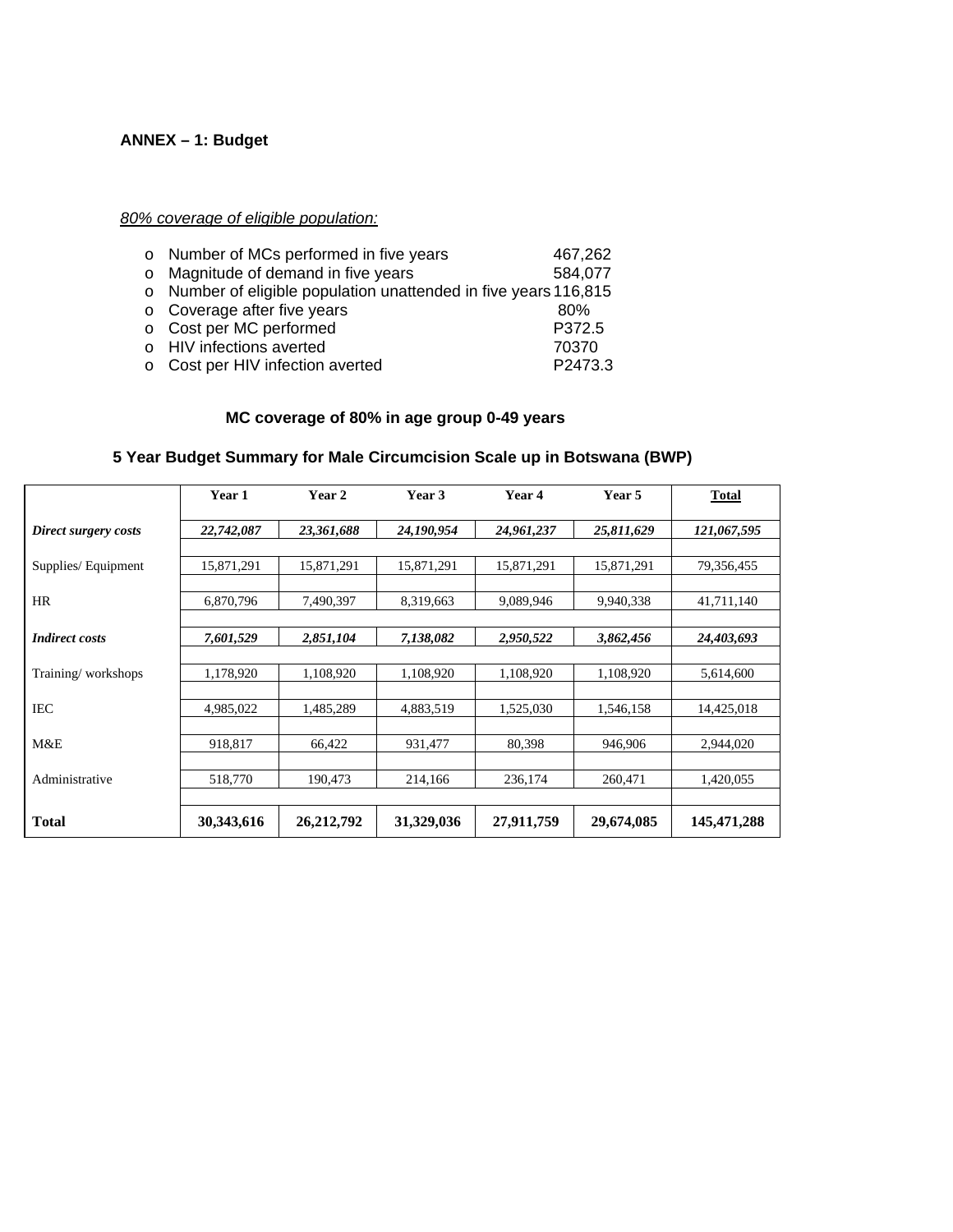#### **Annex 2**

#### **Instruments for data collection**

**\_\_\_\_\_\_\_\_\_\_\_\_\_\_\_\_\_\_ \_\_\_\_\_\_\_\_\_\_\_\_\_\_\_\_\_\_\_\_\_\_\_\_\_\_\_\_\_\_\_** 

#### **a) Routine health information from health facilities**

**\_\_\_\_\_\_\_\_\_\_\_\_\_\_\_\_\_\_** 

Name of health facility **Name and designation of reporting staff** 

**Date of Report** 

| Case<br>number | Date<br>МC | of | Area<br>residence | οf | Age | Result of<br><b>HIV test</b> | <b>Follow</b><br>up(s) | Type of Adverse<br>events (if any) |
|----------------|------------|----|-------------------|----|-----|------------------------------|------------------------|------------------------------------|
|                |            |    |                   |    |     |                              |                        |                                    |
|                |            |    |                   |    |     |                              |                        |                                    |
|                |            |    |                   |    |     |                              |                        |                                    |
|                |            |    |                   |    |     |                              |                        |                                    |

#### **(b) Questionnaires for surveys**

Appropriate survey questionnaires or FGDs guidance frame for:

- Baseline and *ongoing* post implementation surveys. Surveys to be carried out among individuals (men and women), parents of minors and service providers
- Baseline and *on going* post implementation FGDs among population groups (school children, parents, opinion leaders, service providers, etc

#### **c) Routine feedback from MOH to health facilities**

**Name and designation of reporting staff** 

Date of Report\_

| Month | Facility | <b>District</b> | MCs by age group                               | <b>HIV</b><br>status<br>0f<br>cases | Complicated cases<br>(adverse events) | Number of each type<br>of complication | Comments |                                                                                                                                                                                                              |
|-------|----------|-----------------|------------------------------------------------|-------------------------------------|---------------------------------------|----------------------------------------|----------|--------------------------------------------------------------------------------------------------------------------------------------------------------------------------------------------------------------|
|       |          |                 | $<1$ yr<br>$1-5yrs$<br>$6-14$ yrs<br>15-49yrs  | Number +ve<br>Number-ve             |                                       |                                        |          | <b>Comment [t1]:</b> This is too large and<br>age group if we are to be able to monitor<br>and have surveillance on what is                                                                                  |
|       |          |                 | $<1$ yr<br>$1-5$ yrs<br>$6-14$ yrs<br>15-49yrs | Number +ve<br>Number-ve             |                                       |                                        |          | happening in different age groups, the age<br>related impact of the programme etc. I<br>would seriously suggest that this is<br>broken down into 5 or 10 year age<br>groups; much routine health information |
|       |          |                 | $<1$ yr<br>$1-5yrs$<br>$6-14$ yrs<br>15-49yrs  | Number +ve<br>Number-ve             |                                       |                                        |          | from facilities is collected in this way<br>(e.g. MH 1048 form)                                                                                                                                              |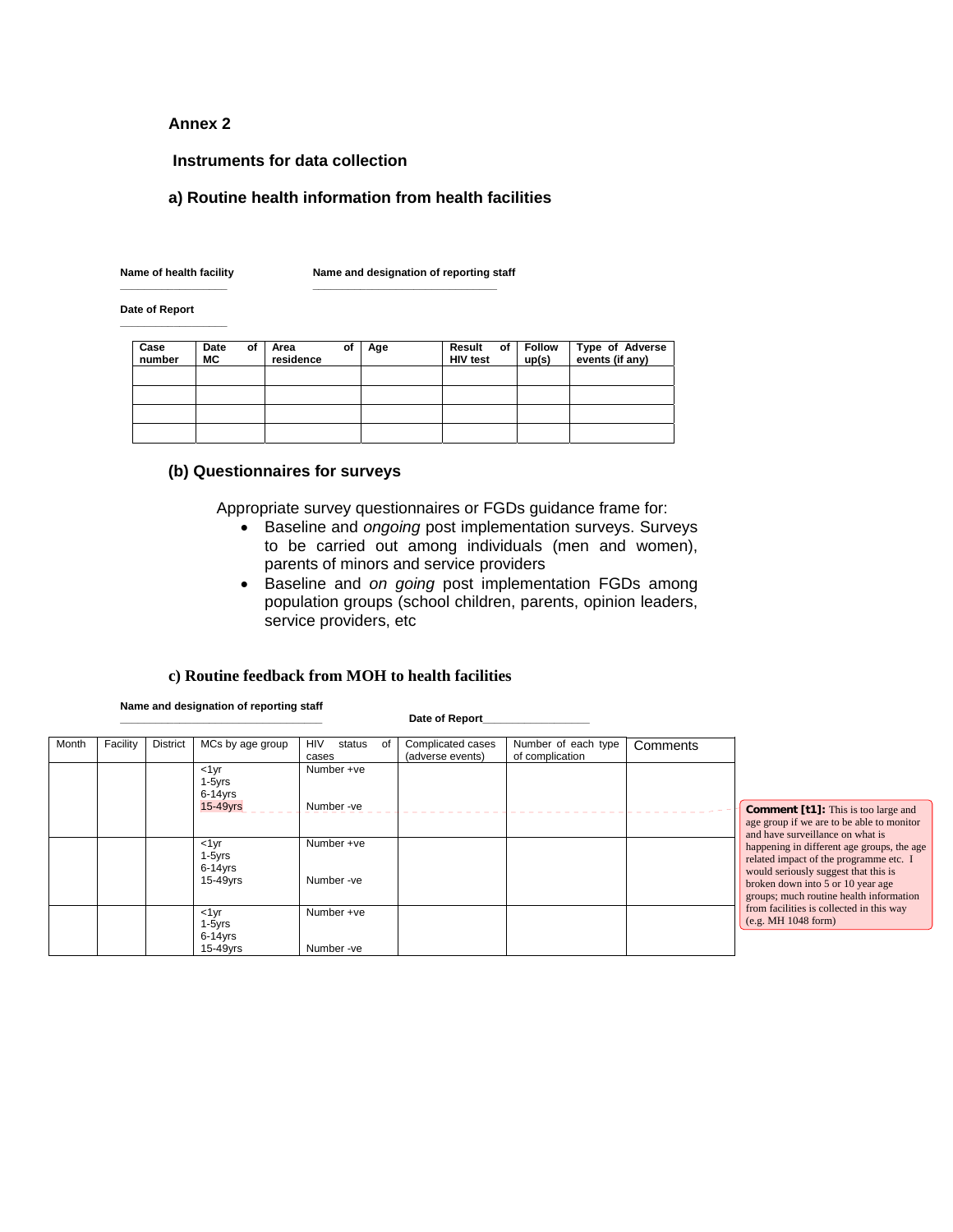|  | $1yr$        | Number +ve |  |
|--|--------------|------------|--|
|  | 1-5yrs       |            |  |
|  | $6 - 14$ yrs |            |  |
|  | 15-49yrs     | Number-ve  |  |
|  | $1yr$        | Number +ve |  |
|  | 1-5yrs       |            |  |
|  | $6 - 14$ yrs |            |  |
|  | 15-49yrs     | Number-ve  |  |
|  | $1yr$        | Number +ve |  |
|  | 1-5yrs       |            |  |
|  | 6-14yrs      |            |  |
|  | 15-49yrs     | Number-ve  |  |
|  | $1yr$        | Number +ve |  |
|  | 1-5yrs       |            |  |
|  | $6 - 14$ yrs |            |  |
|  | 15-49yrs     | Number-ve  |  |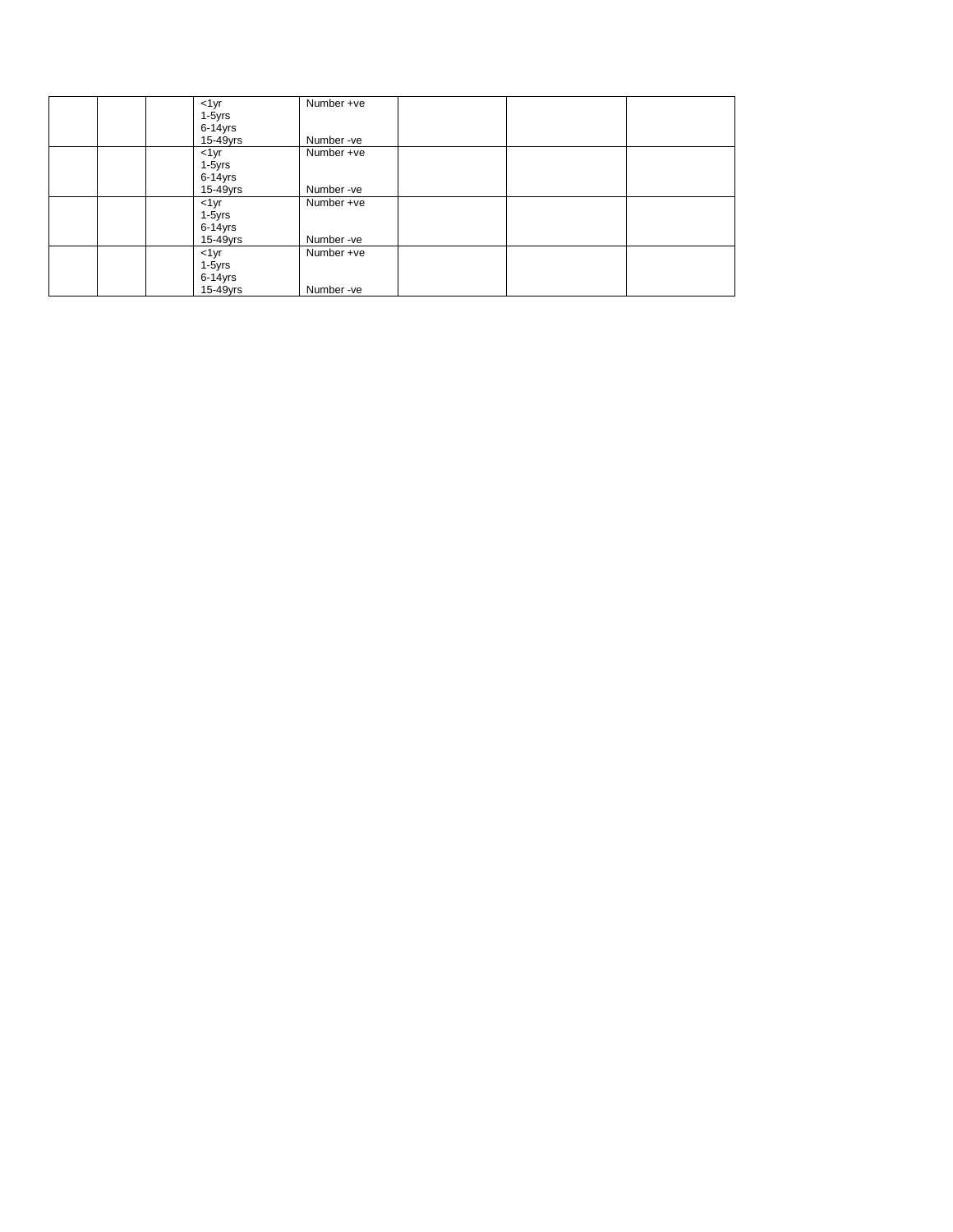# **ANNEX - 3**

#### **MEMBERS OF SAFE MALE CIRCUMCISION REFERENCE AND TECHNICAL WORKING GROUP**

| Reference Group |                            |    | <b>Technical Working Group</b> |
|-----------------|----------------------------|----|--------------------------------|
| 1)              | <b>WHO</b>                 | 1) | <b>WHO</b>                     |
| 2)              | <b>UNAIDS</b>              | 2) | DHAPC/MOH-                     |
| 3)              | DHAPC/MOH-                 |    | Secretariat                    |
|                 | Secretariat                | 3) | DPH/MOH - Sexual and           |
| 4)              | DPH/MOH - Sexual and       |    | reproductive health            |
|                 | reproductive health        | 4) | CS/MOH                         |
| 5)              | <b>CS/MOH</b>              | 5) | <b>MLG/PHC</b>                 |
| 6)              | <b>MLG/PHC</b>             | 6) | <b>NACA</b>                    |
| 7)              | <b>NACA</b>                |    |                                |
| 8)              | <b>ACHAP</b>               |    |                                |
| 9)              | <b>BOTUSA</b>              |    |                                |
| 10)             | Men's sector               |    |                                |
| 11)             | <b>BONASO</b>              |    |                                |
| 12)             | <b>BONEPWA</b>             |    |                                |
| 13)             | <b>BOFWA</b>               |    |                                |
| (14)            | <b>PMD Association</b>     |    |                                |
| 15)             | $UB - sociology$           |    |                                |
|                 | department                 |    |                                |
| 16)             | PSI                        |    |                                |
| 17)             | Representative of          |    |                                |
|                 | <b>Medical Aid Schemes</b> |    |                                |
| 18)             | PEPFAR country office      |    |                                |
| 19)             | <b>MOE</b>                 |    |                                |
| (20)            | <b>BONELA</b>              |    |                                |
|                 |                            |    |                                |